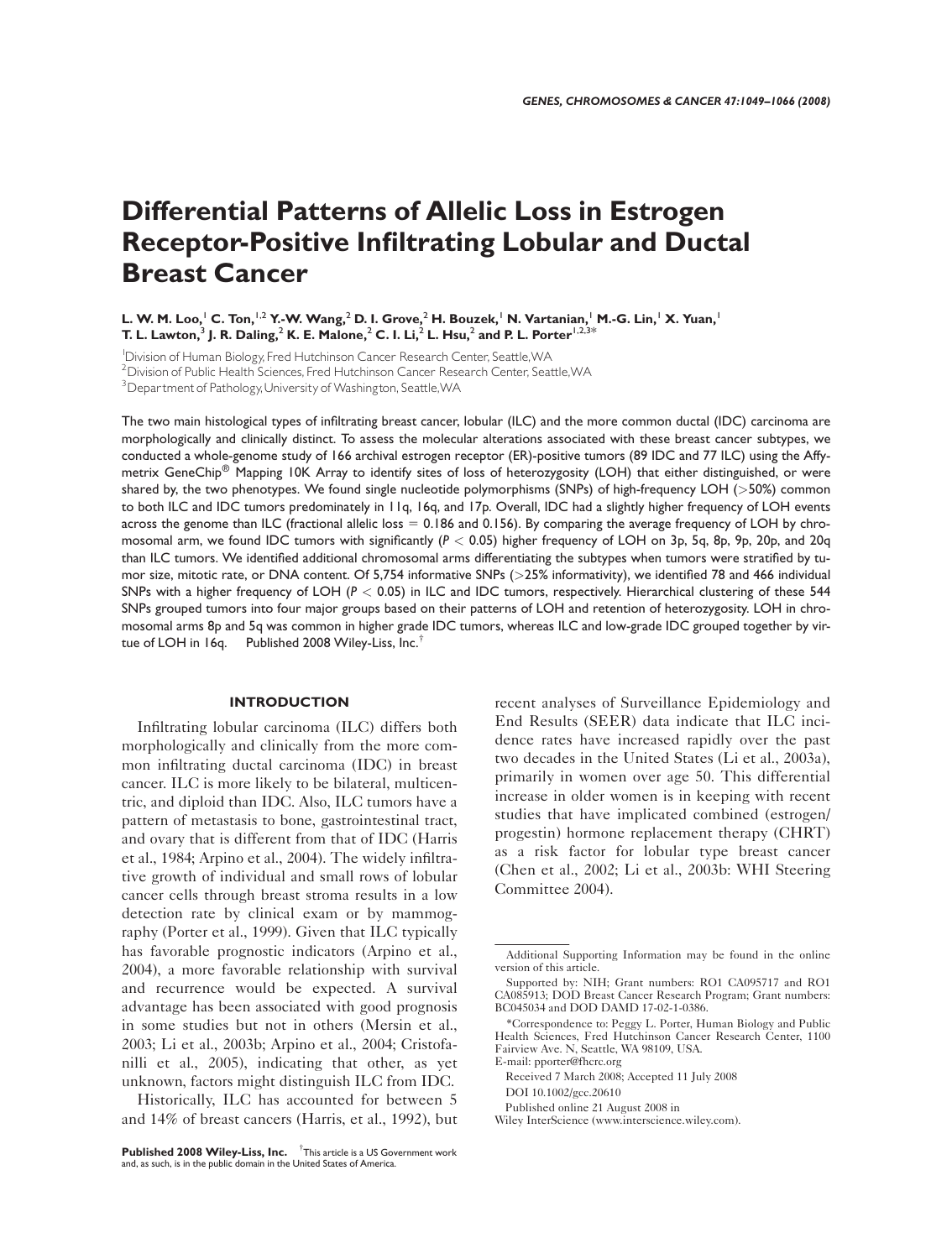Although a few studies have compared molecular alterations between the two subtypes and have generated some information about differences in the frequency and locations of genomic alterations, the small number of ILC tumors and the limited number of loci interrogated in most studies have limited the comprehensive evaluation of genomic differences between ILC and IDC (Gunther et al., 2001; Loo et al., 2004; Roylance et al., 2006).

One of the most common alterations in breast cancer is allelic imbalance or loss of heterozygosity (LOH). An LOH event can be associated with either a gene copy number loss or amplification. LOH has been shown to occur in precancer lesions of the breast and in normal epithelium of women with breast cancer (Deng et al., 1996; O'Connell et al., 1998). The profile of the most common LOH events in breast cancer includes losses in chromosome arms, 1q, 3p, 6q, 11p, 13q, 16q, 17p, 17q, and 18q (Devilee and Cornelisse, 1994), but the contribution that ILC makes to that overall profile is small, given the low number of lobular cancers included in virtually all studies assessing allelic imbalance.

To gain a better understanding of allelic imbalance events inherent in the lobular subtype of breast cancer, we compared LOH profiles of flow cytometrically sorted ER-positive ILC and IDC tumors derived from a population-based sample. Restricting the analysis to ER-positive tumors allowed us to assess similarities and differences in LOH events between the subtypes not confounded by differences due to the ER status of the tumors.

#### MATERIALS AND METHODS

#### Patient Population

Participants in this study were drawn from a population-based case–control study designed to examine the relationships of risk factors and histological type of breast cancer. The methods used to select, enroll, and interview participants have been described in detail elsewhere (Li, et al., 2008). The study included ILC (ICD-O histology code 8520/3) and IDC cases (ICD-O histology code 8500/3) 55–74 years of age, ascertained through our population-based cancer registry for 13 western Washington counties and diagnosed between January 2000 and March 2004. This analysis was restricted to the 77 ILC and 89 IDC cases for whom we had sufficient tumor tissue to conduct this work and who had an available blood specimen. All participants consented to tumor- and blood-sample testing.

## Pathology Review for Histological Diagnosis/Tumor Characteristics

To verify histological diagnoses for all tumors, pathology reports and histology slides underwent centralized pathology review by the four pathologists (PLP, MGL, XY, TL), using published criteria for ILC and IDC tumors (Page and Anderson, 1987). Histological grade was assessed for IDC tumors using the Nottingham grading scheme (Elston and Ellis, 1991). After agreement by all study pathologists on diagnostic criteria, the histology of each case was assessed by review of all submitted slides by one of two staff pathologists (MGL, XY). A second review of the diagnosis and histological grade of each case was done by the study pathologist (PLP). Discrepancies between the initial and second assessments were resolved by consensus review or submitted for additional review to the study's consulting pathologist (TL). All reviews were conducted independently.

The components of clinical stage: tumor size, lymph node metastasis, and distant metastasis were obtained from SEER and/or original pathology reports.

#### Immunohistochemistry

To verify the steroid-receptor status of all tumors, immunohistochemistry (IHC) for the expression of estrogen receptor (ER) (ER1D5, AMAC, Inc) (Andersen and Poulson, 1989) and progesterone receptor (PR) (1A6 NovoCastra Lab) (Giri et al., 1988) was done on a representative block for each tumor using standard IHC techniques including antigen retrieval (Hsu et al., 1981; Taylor et al., 1994). Positive and negative controls were included for each antibody.

#### Flow Cytometric Cell Sorting and DNA Extraction

Tumor cells were collected by flow sorting based on cytokeratin and DNA content, which enriches the sample for tumor cells while excluding contaminating stromal and lymphocytic cells as described previously (Glogovac et al., 1996). Cell populations were classified as diploid/near diploid (1.0  $\leq$  DNA Index (DI)  $\leq$  1.39) and aneuploid (DI  $>$  1.39 or DI  $<$  1.0). If a tumor contained multiple populations with different ploidy, the most prevalent aneuploid population was assayed. DNA was extracted from the sorted tumor cells (a minimum of 100,000 cells per tumor) using the QIAamp DNA Micro kit (Qiagen, Valencia, CA) with modifications. Briefly,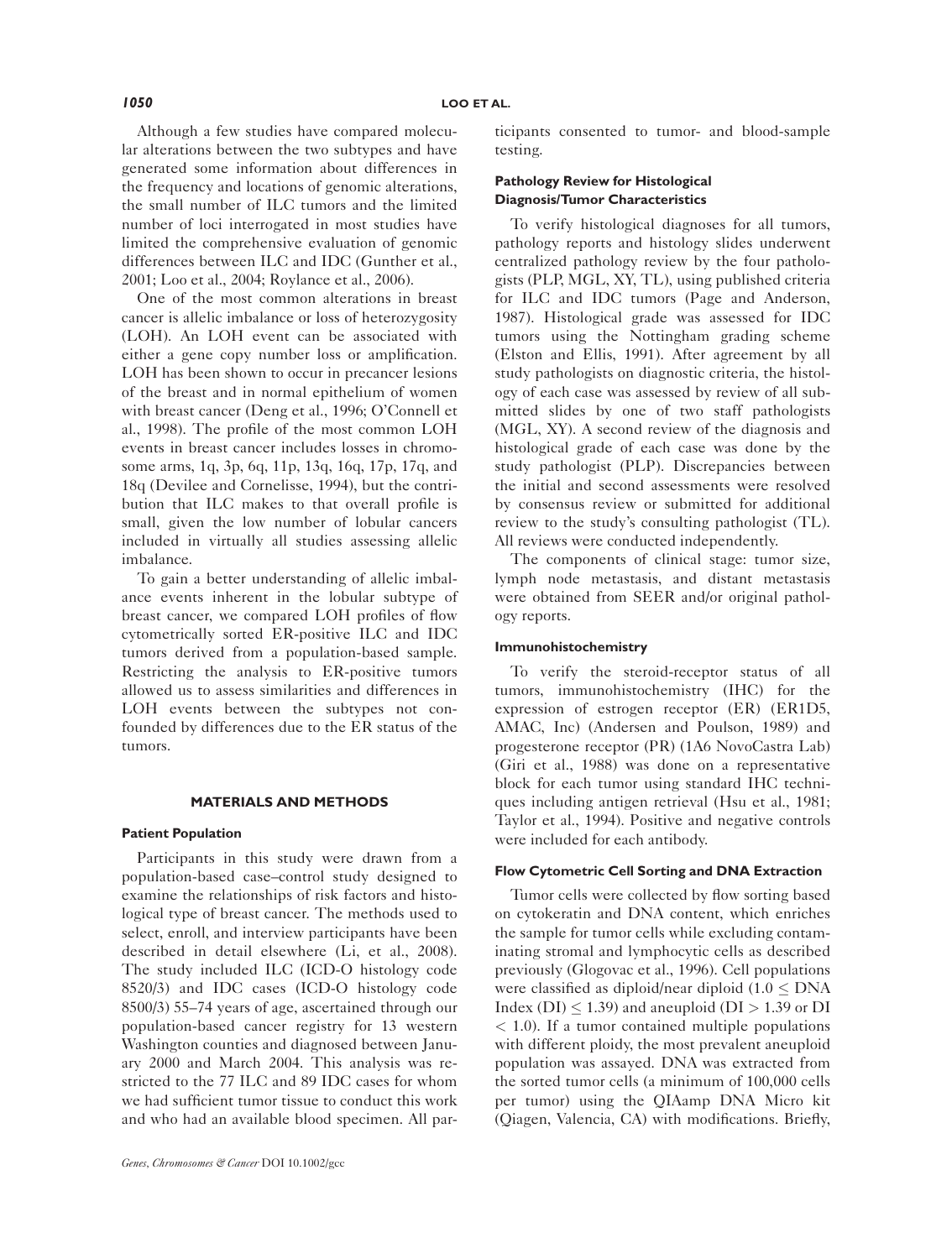tumor cells were extracted in Qiagen ATL buffer with the addition of proteinase K  $(20 \mu g/\mu l)$ , and two additional proteinase K applications at 6 and 24 hr, while being mixed at 350 rpm (Eppendorf Thermomixer R, Westbury, NY) at  $56^{\circ}$ C for a total of  $\sim$ 45 hr. Tumor DNA was then extracted based on the manufacturers' recommendation. We quantified tumor genomic DNA by real-time PCR (Applied Biosystems, Foster City, CA) using two chromosome 2 specific probes at 2p25.3 (29,907– 30,162) and 2q31.1 (21,407,882–21,408,181) with normal human female genomic DNA (Promega, Madison, WI) as the reference. Normal genomic DNA from peripheral blood lymphocytes (PBLs) was extracted and purified with the QIAamp DNA Blood Midi Kit (QIAGEN, Valencia, CA), DNA from the tumor cell sample and the blood sample from each subject was aliquoted and stored at  $-80^{\circ}$ C prior to assay.

#### SNP Array Assay

The GeneChip<sup>®</sup> Mapping 10K Assay (Affymetrix, Santa Clara, CA), or Map 10K array, was performed as recommended by the manufacturer. Two DNA samples from each woman (tumor and PBL) were assayed on separate arrays. Purified genomic DNA (200–250 ng) was digested with the XbaI restriction enzyme, and then amplified by ligation-mediated PCR. As recommended by the manufacturer, multiple PCR reactions were pooled more if necessary for the formalin fixed paraffin embedded (FFPE) samples, to obtain 20 µg of PCR product for labeling and hybridization to the GeneChip<sup>®</sup> Human Mapping 10K Array Xba131 Version 1.0 (40 tumors) or Xba 142 Version 2.0 (126 tumors). Arrays were scanned with an Affymetrix GeneChip Scanner 3000 7G using GeneChip Operating System (GCOS) 1.3 and analyzed with Affymetrix GeneChip<sup>®</sup> DNA Analysis Software (GDAS) 3.0. Version 1.0 and Version 2.0 share 9,706 SNPs, which were analyzed here. The genetic map used in the analysis was obtained from GeneChip Mapping 10K library files: Mapping10K\_Xba131 or Mapping10K\_Xba142.

To ensure that the DNA from FFPE samples was compatible with the Map 10K array, we tested DNA from paired fresh and FFPE samples of four human cell lines (X-chromosome aneusomy cell lines, Coriell Cell Repositories, Camden NJ) on the array. The FFPE samples were processed using the same procedures as those used for tumor samples including embedding in paraffin. There was high concordance for the genotype calls  $(\geq 99\%)$  between the matched FFPE and frozen samples and excellent reproducibility in four samples done in duplicate on different days (data not shown).

#### Short Tandem Repeat (STR) Validation Assays

To validate the array findings, we assayed for LOH using microsatellite markers (short tandem repeats or STRs) for multiple locations of a subset of the 166 cases. Seventy tumor samples were assayed with fluorescent primers (Operon Technologies, Alameda, CA) and standard PCR reactions, for the following STR markers in these chromosomal locations: 2q34.35 (D17S1322 and D17S932), 16q22.1 (D16S767 and D17S932), and 17q21 (D2S2319 and D16S767). Forty-three tumor samples were assayed at 6q25.1 (D16S496). DNA from PBLs served as the constitutive normal genomic DNA for comparison with tumor sample. Primer sequence, map location (in Mb), and additional information associated with the STR markers can be obtained at National Center for Biotechnology Information (NCBI; http://www.ncbi.nlm.nih.gov/).

# Statistical Analysis

An LOH event at a specified SNP for a tumor was defined as a SNP with a heterozygous (AB) genotype in the constitutive blood DNA and homozygous (AA or BB) genotype in the tumor. Genome-wide fractional allelic loss (FAL) was calculated by taking the ratio of the number of SNPs exhibiting LOH and the total number of informative SNPs in the whole genome for each tumor. FAL was also calculated for each chromosomal arm by using the SNPs on that arm only. Two-sample  $t$ statistics were used to assess the significance of the mean differences of FAL between ductal and lobular subtypes and following stratification by the categorized DI (diploid/near diploid versus aneuploid), mitotic rate (low versus intermediate or high), and tumor size T1a/T1b ( $\leq$ 2.0 cm), T1c  $(2.1–5.0 \text{ cm})$ , and  $T2/T3$ , ( $>5.0 \text{ cm}$ ). The two-sample  $t$  statistics were also used to assess the association of FAL with DI and mitotic rate stratified by ILC and IDC status. The F-test was used to assess FAL in relation to tumor size stratified by ILC and IDC status.

The association of LOH at individual SNPs with lobular and ductal subtypes was also examined using a likelihood-ratio test statistic based on the logistic regression model. SNPs with informativity less than 25% across tumors were excluded to ensure an adequate sample size. The validity of this test statistic for our data was examined by randomly permuting the ILC and IDC status of these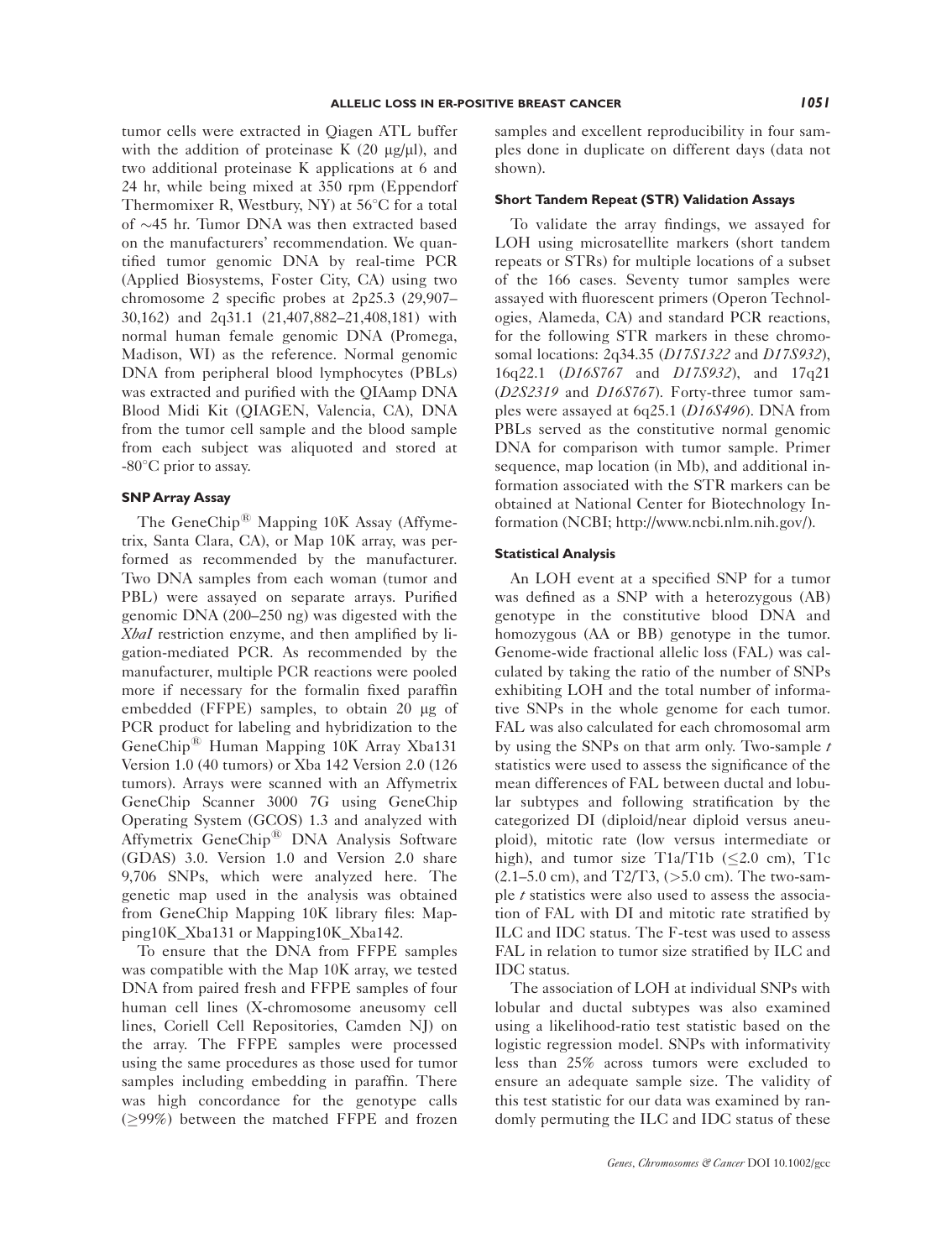tumors while maintaining the same informativity and frequency of LOH for each SNP. The P values were uniformly distributed, indicating that the test statistic is adequate in testing the differences of LOH frequencies at each SNP between ILC and IDC tumors with our data (results not shown). Genesis (http://genome.tugraz.at) was used for hierarchical clustering to group tumors based on the SNPs that show significant differences in LOH between ILC and IDC at level 0.05.

P values in all results are two-sided and considered statistically significant if they were less than 0.05 level. For individual SNP and subtype association, the proportion of SNPs of statistical significance at level 0.05 was compared to the expected proportion of false positives when no association exists between LOH and breast cancer subtypes. Because this study will be used to generate hypotheses for future studies, multiple comparison adjustment was not explicitly performed. This minimized the number of false negative results. All analyses were performed using an OpenSource R package which can be downloaded at http:// www.r-project.org/.

The software dCHIP was used to obtain copy number (CN) information for each SNP (Lin et al., 2004). The Circular Binary Segmentation (CBS) method (Olshen et al., 2004) was used to smoothen the original copy number data into segments of similar copy number. CBS is a modified binary segmentation procedure to find two change-points at a time by considering the spliced segment as a circle. The R package  $DM \rightarrow \mu$  (http://bioconductor.org/) was used for this procedure with the recommended default settings, with one exception, alpha was set as 0.05. Segmented copy number was categorized as "Gain" (CN  $> 3.0$ ), "No Change" (1.0  $<$  CN  $<$ 3.0), and "Loss" (CN  $\leq$  1.0), assuming diploid  $CN = 2.0.$ 

#### RESULTS

# Clinical Characteristics of the Lobular and Ductal Tumors

One hundred and sixty-six (77 ER-positive ILC and 89 ER-positive IDC) women with ER-positive breast cancer tumors in the parent population study had DNA yield and quality sufficient for array testing. Within the group of Map10K-tested tumors, the ILC tumors were more likely than the IDC tumors to be larger, to exhibit a lower mitotic rate, and to have diploid/near diploid DNA content (Table 1). IDC and ILC tumors in the tested group did not differ significantly with respect to stage of disease, lymph node status, histological grade, or PR status. To determine the relevance of the results reported here to the general population of women with breast cancer, we compared the characteristics of the tested and untested IDC and ILC groups. The tested IDC tumors were more likely to have a higher stage ( $P = 0.02$ ), higher histological grade ( $P = 0.02$ ), and higher mitotic rate ( $P =$ 0.01) than the untested IDC group. There were no statistically significant differences between the tested and untested ILC tumors.

# Reproducibility and Accuracy of LOH Identification from Archival Samples by Map 10K Array

To test the accuracy of LOH calls by the Map 10K array for the FFPE tumor samples, we performed STR genotyping at loci in or near four genes: 70 tumor/control pairs at BRCA1 (17q21), CDH1 (E-cadherin; 16q22.1), and BARD1 (2q34.35), and 43 tumor/control pairs at ESR1 (6q25.1). The LOH calls for each STR were compared on a case-by-case basis to infer calls by the Map 10K based on the flanking SNPs. The concordances in LOH calls by Map 10K array and STR were: *BRCA1* (*D17S1322*) 89%, (*D17S932*) 85%; CDH1 (D16S767) 100%, (D17S932) 100%; BARD1 (D2S2319) 100%, (D16S767) 100%; and ESR1 (D16S496) 96%. The strong concordance of the LOH calls from the Map 10K array with an alternative and established method for determining regions of LOH supported our confidence in the identification of LOH with the Map 10K array.

We examined the SNP call rate as a measure for the performance of the Map 10K Array for the 166 archival ER-positive breast tumors. The call rate was defined as the percentage of SNPs given a genotype call ("AB," "AA," or "BB") on the array and was generated automatically for each array by the GDAS software. Similar to a previous report (Thompson et al., 2005), the SNP call rates in this study were comparatively lower for the FFPE samples (median call rate 86%; range 60–99%) than the constitutive normal PBL samples (median call rate 97%; range 82–100%). This was likely due to the compromised quality and quantity of DNA from the FFPE samples compared to the frozen, non-FFPE, constitutive normal PBL DNA.

#### Sites of High Frequency LOH in ER-Positive ILC and IDC tumors

SNPs showing high frequency of LOH (informativity > 25% and with LOH frequency  $\geq 50\%$ ) were identified in ILC (165 SNPs) and in IDC (200 SNPs) (Supplemental Data 1). Table 2 shows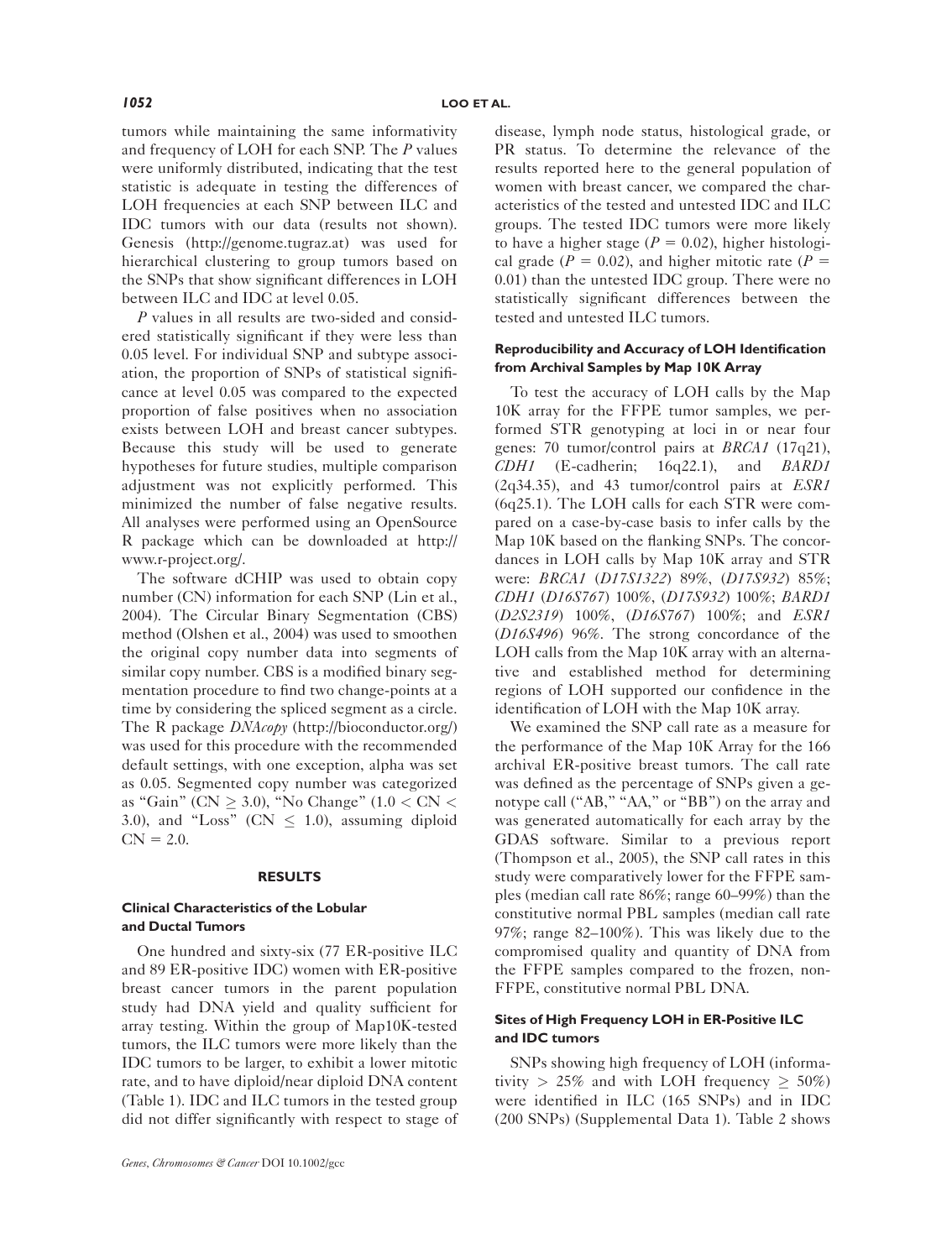|                      |                    |                | Not-MAP IOK tested ER+ cases |              |                         |                |                   | MAPIOK tested ER+ cases |                          |                |
|----------------------|--------------------|----------------|------------------------------|--------------|-------------------------|----------------|-------------------|-------------------------|--------------------------|----------------|
|                      | IDC<br>$(n = 234)$ |                | ILC<br>$(n = 141)$           |              | $P$ -value <sup>a</sup> |                | IDC<br>$(n = 89)$ |                         | <b>ILC</b><br>$(n = 77)$ | $P$ -value $a$ |
| Tumor marker         | n                  | %              | $\mathsf{n}$                 | %            | <b>IDC</b> vs. ILC      | $\mathsf{n}$   | %                 | n                       | %                        | IDC vs. ILC    |
| AJCC stage           |                    |                |                              |              |                         |                |                   |                         |                          |                |
|                      | 152                | 66             | 68                           | 48           |                         | 44             | 49                | 33                      | 43                       |                |
| $\mathsf{II}$        | 71                 | 31             | 58                           | 41           |                         | 42             | 47                | 38                      | 49                       |                |
| III/IV               | 9                  | $\overline{4}$ | 15                           | $\mathbf{H}$ | $<$ 0.000 l             | 3              | 3                 | 6                       | 8                        | 0.23           |
| Tumor size (cm)      |                    |                |                              |              |                         |                |                   |                         |                          |                |
| TIa/TIb              | 167                | 77             | 75                           | 56           |                         | 57             | 66                | 38                      | 50                       |                |
| TIc                  | 44                 | 20             | 47                           | 35           |                         | 27             | 31                | 28                      | 37                       |                |
| T2/T3                | $\overline{7}$     | 3              | 3                            | 0            | $<$ 0.000 l             | $\overline{2}$ | $\overline{2}$    | 10                      | 3                        | 0.008          |
| Lymph node status    |                    |                |                              |              |                         |                |                   |                         |                          |                |
| Negative             | 165                | 72             | 90                           | 65           |                         | 55             | 63                | 42                      | 57                       |                |
| Positive             | 64                 | 28             | 48                           | 35           | 0.17                    | 33             | 38                | 32                      | 43                       | 0.46           |
| Histologic grade     |                    |                |                              |              |                         |                |                   |                         |                          |                |
| Low                  | $ $  4             | 49             | 68                           | 48           |                         | 32             | 36                | 26                      | 34                       |                |
| Intermediate         | 93                 | 40             | 70                           | 50           |                         | 39             | 44                | 47                      | 61                       |                |
| High                 | 27                 | 12             | 3                            | 2            | 0.19                    | 8              | 20                | $\overline{4}$          | 5                        | 0.21           |
| Mitotic rate         |                    |                |                              |              |                         |                |                   |                         |                          |                |
| Low                  | 8                  | 77             | 134                          | 95           |                         | 55             | 62                | 71                      | 92                       |                |
| Intermediate         | 34                 | 15             | 6                            | 4            |                         | 21             | 24                | 5                       | 7                        |                |
| High                 | 9                  | 8              |                              |              | $<$ 0.000 l             | 3              | 15                | $\mathbf{I}$            | ı                        | $<$ 0.000 l    |
| Ploidy               |                    |                |                              |              |                         |                |                   |                         |                          |                |
| Diploid/near diploid | 86                 | 58             | 74                           | 68           |                         | 52             | 58                | 62                      | 81                       |                |
| Aneuploid            | 63                 | 42             | 35                           | 32           | 0.1                     | 37             | 42                | 15                      | 20                       | 0.003          |
| PR <sub>b</sub>      |                    |                |                              |              |                         |                |                   |                         |                          |                |
| Positive             | 204                | 88             | 114                          | 82           |                         | 84             | 94                | 71                      | 93                       |                |
| Negative             | 28                 | 12             | 25                           | 8            | 0.12                    | 5              | 6                 | 5                       | 7                        | 0.8            |

TABLE 1. Clinical and Tumor Characteristics Among ER-Positive IDC and ILC Carcinomas Not Tested or Tested by the Map10K Assay

<sup>a</sup>chi square P-value.<br><sup>b</sup>Allred score < 3. n

 $b$ Allred score < 3, negative;  $\geq$  3, positive.

the cytogenetic band locations of the SNPs with high frequency LOH for ILC and IDC tumors. We observed SNPs with high frequency LOH that were common to both histological subtypes (SNPs in 11q, 16q, and 17p) and as has been reported previously, we observed these regions of common LOH events were associated with copy number "loss" and "no change" (Carter et al., 1994; Tomlinson et al., 1996; Roylance et al., 2006). There were also SNPs for which LOH occurred predominantly and frequently in ILC (6q) or in IDC (8p, 13q). These results indicate that ILC and IDC ER-positive tumors share common sites of high frequency LOH in addition to LOH events occurring primarily in one histological subtype and not the other.

## Differential LOH Frequencies Between ER-Positive ILC and IDC Tumors

To characterize further the differences in the frequency and location of LOH events between IDC and ILC, we calculated the average genomewide FAL for both tumor types. We found IDC had only slightly more LOH events than ILC tumors (FAL  $= 0.186$  vs. 0.156, respectively). The distribution of FAL across the genome for the two subtypes differs in shape: the tumors in the upper quartile range have fewer LOH events in ILC than IDC (FAL  $= 0.204$  and 0.499, respectively), although the distributions have nearly identical medians (FAL  $= 0.152$  and 0.151 for ILC and IDC, respectively) (Fig. 1A).

We compared the average FAL for ILC and IDC for each chromosomal arm. Several chromosomal arms showed a relatively high frequency of LOH events  $(>=25\%$  FAL) for both ILC and IDC  $(6q,$ 11q, 16q, 17p, and 22q), consistent with what was observed above in the genomic distribution of individual high-frequency LOH SNPs, but we also observed that IDC tumors have a significantly higher frequency ( $P < 0.05$ ) of FAL than ILC on 3p, 5q, 8p, 9p, 20p, 20q (Fig. 1B). Several chromosomal arms had a higher frequency of FAL for ILC (1q, 6q, 16p and q, and X) but the differences were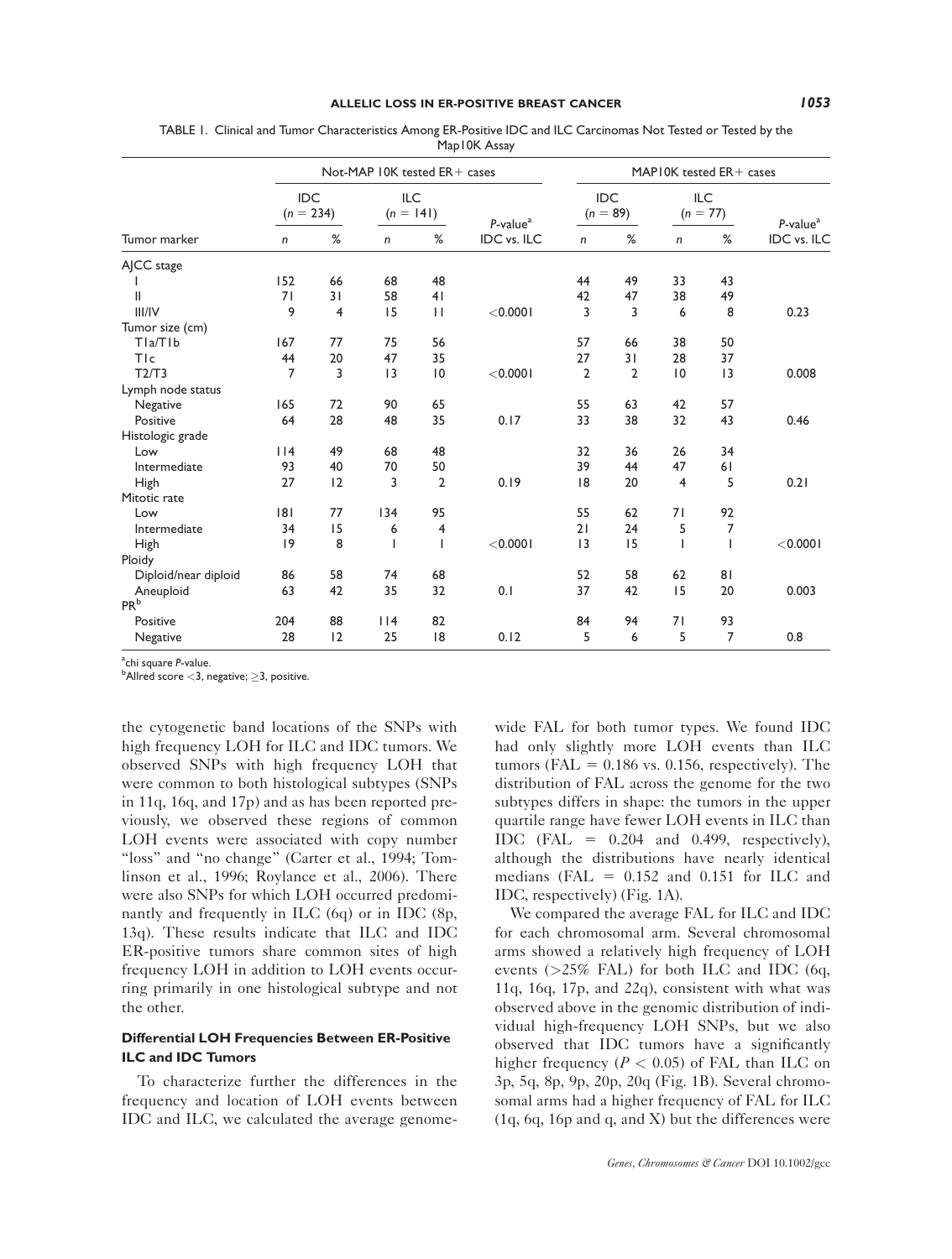# 1054 LOO ET AL.

|                    |                          | ILC                              | IDC                              |                                                                                                                       |
|--------------------|--------------------------|----------------------------------|----------------------------------|-----------------------------------------------------------------------------------------------------------------------|
|                    |                          | Number of SNPs<br>with high      | Number of SNPs<br>with high      |                                                                                                                       |
| Chromosomal<br>arm | Cytogenetic<br>band      | frequency LOH<br>in the cytoband | frequency LOH<br>in the cytoband | Genes 100 kb up or downstream<br>of SNPs with high frequency LOH                                                      |
| 1 <sub>p</sub>     | lp36.12                  |                                  | I                                | CIQB, EPHA8, ZBTB40, CIQA, CIQC                                                                                       |
| 3p                 | 3p26.1 <sup>a</sup>      | ı                                | ı                                | GRM7                                                                                                                  |
|                    | 3p14.2                   |                                  | 2                                | <b>CADPS</b>                                                                                                          |
|                    | $3p$ <sub>14.1</sub>     |                                  | п                                | MAGII                                                                                                                 |
| 3q                 | 3q21.3                   | ı                                |                                  | UROCI, ABII3648, BC042038, BC103896,<br>C3orf22, CHST13                                                               |
|                    | 3q29a                    | ı                                | ı                                | FGF12, C3orf59                                                                                                        |
| 5q                 | 5q23.2                   |                                  |                                  |                                                                                                                       |
| 6p                 | 6p12.3                   | ı                                | ı                                | OPN5, FLJ41841                                                                                                        |
| 6q                 | 6q12                     |                                  | L                                | PTP4A1                                                                                                                |
|                    | 6q13                     | 2<br>ı                           | 2                                | BAI3, RIMSI                                                                                                           |
|                    | 6q14.1<br>$6q$   6.1     | ı                                |                                  | HTRIB                                                                                                                 |
|                    | 6q16.3                   | ı                                |                                  |                                                                                                                       |
|                    | 6q2 l                    | 2                                | ı                                | SEC63, OSTMI, LOC442247                                                                                               |
|                    | 6q22.2                   | ı                                |                                  | DCBLDI, ROSI                                                                                                          |
|                    | 6q22.31                  | 2                                |                                  | HSF2, SERINC I                                                                                                        |
|                    | 6q23.3                   | ı                                |                                  | HBSIL, ALDH8AI                                                                                                        |
|                    | 6q24.3                   | ı                                |                                  | STXBP5, BC107737                                                                                                      |
|                    | 6q25.1                   | ı                                | ı                                | C6orf71, PPPIR14C                                                                                                     |
|                    | 6q25.2                   | 3                                |                                  | VIP                                                                                                                   |
|                    | 6q26                     | ı                                | $\mathbf{2}$                     | PARK2, PACRG, QKI                                                                                                     |
| 8 <sub>p</sub>     | 8p23.3                   |                                  | L                                | MYOM2                                                                                                                 |
|                    | 8p23.2                   |                                  | 3                                |                                                                                                                       |
|                    | 8p23.1                   |                                  | $\overline{\mathbf{z}}$          | ANGPT2, MCPHI, DEFA4, DEFA6, DEFAI, DEFBI,<br>PPPIR3B, THEXI, AY203962, AB073660, XKR6,<br>AJ307469, C8orf16, C8orf15 |
|                    | $8p22^a$                 | ı                                | П                                | SGCZ, TUSC3, MSR1, BC098128, FGF20, EFHA2,<br>VPS37A, MTMR7, AY176665, PSD3                                           |
|                    | 8p21.3                   |                                  | $\mathbf{2}$                     | C8orf58, BIN3, KIAA1967, SORBS3, PPP3CC,<br>PDLIM <sub>2</sub>                                                        |
|                    | 8p21.2                   |                                  | 5                                | DOCK5, EBF2, AK130123, AY700779, AK130123                                                                             |
|                    | 8p21.1                   |                                  | 4                                | ESCO2, CCDC25, SCARA3, PBK, ELP3, ZNF395,<br>PNOC, RC74, FL 21616, EXTL3                                              |
|                    | 8p12                     |                                  | ı                                | WRN, PURG                                                                                                             |
| 8q<br>9q           | $8q$   1.23<br>9q31.1    | ı<br>ı                           |                                  | OPRKI<br>PPP3R2, GRIN3A                                                                                               |
| 10q                | 10q21.1                  | ı                                |                                  | PCDH15                                                                                                                |
| 11q                | I1q14.I                  |                                  |                                  | DLG <sub>2</sub>                                                                                                      |
|                    | I1q14.2                  |                                  | L                                |                                                                                                                       |
|                    | I q 4.3                  | L                                |                                  |                                                                                                                       |
|                    | 11q21 <sup>a</sup>       | 3                                | $\mathbf 2$                      | FAM76B, CEP57, MTMR2, MAML2, AY358248                                                                                 |
|                    | $11q22.1^a$              | 2                                | 4                                | CNTN5, PGR, AK057372, AD031, KIAA1377,<br>ANGPTL5                                                                     |
|                    | 11q22.2                  | г                                |                                  | MMP7, MMP8, MMP20, MMP27                                                                                              |
|                    | $11q22.3^a$              | 7                                | 6                                | AB231766, MMP13, DCUN1D5, AB082528,<br>AB231766, BC037496, BX538093, DDII, PDGFD                                      |
|                    | $I$ I q23.1 <sup>a</sup> | 4                                | 4                                | ARHGAP20, BTG4, POU2AFI, FLJ46266,<br>AK096925, LAYN, BTG4, FLJ46266                                                  |
|                    | 11q23.2                  |                                  | 3                                | DRD2, TTC12, AK125909, ANKKI, ZBTB16                                                                                  |
|                    | 11q23.3                  |                                  | 2                                | BACEI, DSCAMLI, PCSK7, DKFZp547C195,<br>CEP164, ARHGEF12                                                              |
|                    | I1q24.I                  | 3                                | 5                                | SORLI, BRCC2, ASAM, OR4D5, OR10S1,<br>PMP22CD, LOHIICR2A, ORI0G7, ORI0G8                                              |

TABLE 2. SNPs with High Frequency LOH ( $\geq$ 50% Fractional Allelic Loss)

(Continued)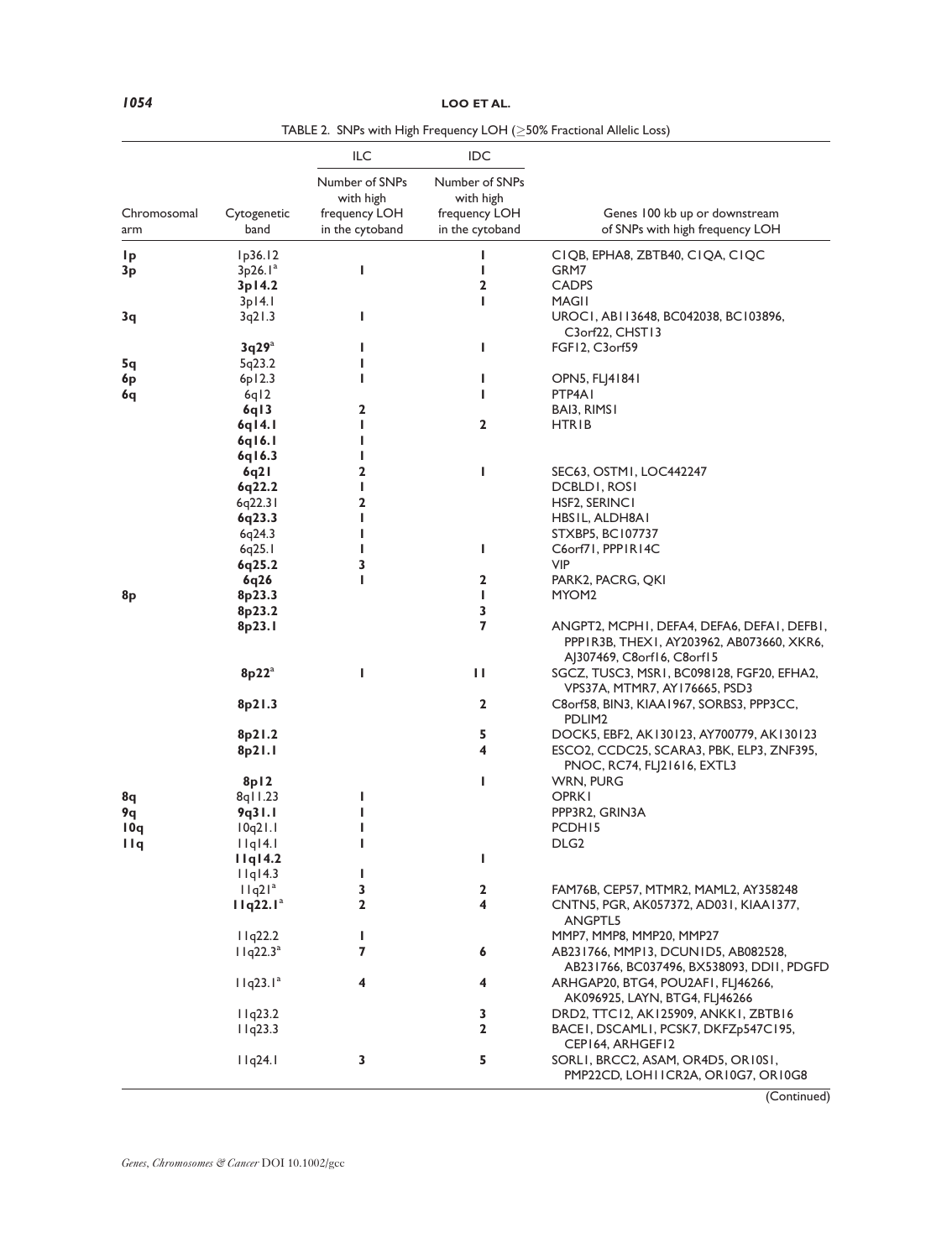|                    |                       | ILC                                                             | IDC                                                             |                                                                                                                                                                                     |
|--------------------|-----------------------|-----------------------------------------------------------------|-----------------------------------------------------------------|-------------------------------------------------------------------------------------------------------------------------------------------------------------------------------------|
| Chromosomal<br>arm | Cytogenetic<br>band   | Number of SNPs<br>with high<br>frequency LOH<br>in the cytoband | Number of SNPs<br>with high<br>frequency LOH<br>in the cytoband | Genes 100 kb up or downstream<br>of SNPs with high frequency LOH                                                                                                                    |
|                    | 11q24.2               | 3                                                               | 3                                                               | PKNOX2, AK055281, FEZ1, MGC39545, CHEK1,                                                                                                                                            |
|                    |                       |                                                                 |                                                                 | ACRVI, STT3A, KIRREL3                                                                                                                                                               |
|                    | 11q25                 | ı                                                               | 3                                                               | HNT, OPCML                                                                                                                                                                          |
| 12p                | 12p13.31              | ı                                                               |                                                                 | <b>PZP</b>                                                                                                                                                                          |
|                    | 12p11.22              | L                                                               |                                                                 | AFI 13698, MLSTD1                                                                                                                                                                   |
| 12q                | 12q24.21              | ı                                                               |                                                                 |                                                                                                                                                                                     |
|                    | 12q24.33 <sup>a</sup> | ı                                                               | L                                                               | <b>KIAA1944</b>                                                                                                                                                                     |
| 13q                | 13q12.12 <sup>a</sup> | ı                                                               | L                                                               | SPATA <sub>13</sub>                                                                                                                                                                 |
|                    | $13q$ $14.11$         |                                                                 | т<br>2                                                          |                                                                                                                                                                                     |
|                    | 13q21.1               |                                                                 | 2                                                               | PCDH17                                                                                                                                                                              |
|                    | 13q21.32<br>13q31.1   | ı                                                               |                                                                 |                                                                                                                                                                                     |
|                    | 13q31.2               |                                                                 | ı                                                               |                                                                                                                                                                                     |
|                    | 13q31.3               |                                                                 | L                                                               |                                                                                                                                                                                     |
|                    | 13q33.1               |                                                                 | L                                                               | FGF14                                                                                                                                                                               |
| 14q                | 14q31.3               | ı                                                               |                                                                 | GALC, GPR65                                                                                                                                                                         |
| 15q                | 15q21.2               |                                                                 | L                                                               |                                                                                                                                                                                     |
| 16p                | 16p13.3               | I                                                               |                                                                 |                                                                                                                                                                                     |
| 16q                | 16q12.1 <sup>a</sup>  | н                                                               | Ш                                                               | ZNF423, CYLD, SALLI                                                                                                                                                                 |
|                    | 16q12.2 <sup>a</sup>  | 13                                                              | $\overline{13}$                                                 | CHD9, FTS, RBL2, BC003583, IRX3, IRX6                                                                                                                                               |
|                    | 16q13 <sup>a</sup>    | 8                                                               | 8                                                               | MTIE, MTIG, MTIX, MTIA, MTIB, MTIF, MTIH,<br>MT2A, MT3, MTM, MTIJP, MTIM,<br>NUP93, C16 or f50, GPR56, KATNBI, GPRI14,<br>GPR97, CNGB1, C16orf50, KIFC3, BC082977,<br><b>KATNBI</b> |
|                    | 16q21 <sup>a</sup>    | 20                                                              | 20                                                              | CDH8, CDHII                                                                                                                                                                         |
|                    | $16q22.1^a$           | 2                                                               | 2                                                               | LOC497190, MGC34761, BC063633, LOC348174,<br>WWP2, COG4, FUK, SF3B3, ST3GAL2                                                                                                        |
|                    | $16q22.3^a$           | 6                                                               | 6                                                               | AY358233,APIGI,PHLPPL,LOC55565,<br>KIAA0174,DHODH,LOC55565,<br>PMFBP1,HP,DHX38,TXNL4B,HPR                                                                                           |
|                    | $16q23.1^a$           | 19                                                              | 19                                                              | ADAMTS18, WDR59, FA2H, ZNRF1, KIAA1576,<br>CLEC3A, WWOX, MAF                                                                                                                        |
|                    | 16q23.2 <sup>a</sup>  | L                                                               | L                                                               |                                                                                                                                                                                     |
|                    | $16q23.3^a$           | 3                                                               | 3                                                               | CDH13, HSBPI                                                                                                                                                                        |
|                    | 16q24.1 <sup>a</sup>  | 5                                                               | 5                                                               | KIAA0703, KIAA1609, ZDHHC7, KIAA0513,<br>FAM92B, AK127184, IRF8                                                                                                                     |
|                    | 16q24.2 <sup>a</sup>  | 2                                                               | 2                                                               |                                                                                                                                                                                     |
|                    | $16q24.3^a$           | I                                                               | L                                                               | AK023048, AK092264, ANKRD11, AK125549                                                                                                                                               |
| 17p                | 17p13.3 <sup>a</sup>  | ı                                                               | т                                                               | CARKL, P2RX5, CR624034, TMEM93, CTNS,<br>ITGAE, TAXIBP3, HSA277841, GSG2                                                                                                            |
|                    | 17p13.2               |                                                                 | L                                                               | ZZEFI, AK074369, AK128386, ATP2A3, CYB5D2                                                                                                                                           |
|                    | 17p13.1 <sup>a</sup>  | 3                                                               | 8                                                               | MYH10, CCDC42, FLJ35773, WDR16, STX8,<br>GAS7, C17orf48, MYH2, LOC388335,<br>MYH3, SCO1, FLJ45455                                                                                   |
|                    | 17p12 <sup>a</sup>    | 3                                                               | 3                                                               | AK092009, MYOCD, KIAA0672, ELAC2                                                                                                                                                    |
| 18p                | 18p11.32              |                                                                 | L                                                               |                                                                                                                                                                                     |
| 20 <sub>p</sub>    | $20p13^a$             | L                                                               | L                                                               | DEFB125, BC048429, DEFB128, DEFB126,<br>DEFB129, DEFB127, DEFB32                                                                                                                    |
| 22q                | $22q$ <sub>12.1</sub> | 2                                                               | т                                                               | SEZ6L, AB051436, AK172861, KREMENI,<br><b>HS747E2A</b>                                                                                                                              |
| <b>Xp</b>          | $22q12.3^a$<br>Xp11.3 | 3<br>L                                                          | $\mathbf{2}$                                                    | <b>RAXLX</b>                                                                                                                                                                        |

TABLE 2. SNPs with High Frequency LOH ( $\geq$ 50% Fractional Allelic Loss) (Continued)

Cytobands in bold contain one or more statistically significant SNP(s) that have differential LOH frequencies that differentiate ILC from IDC.<br>ªCytobands containing some (or all) common SNPs with high frequency LOH in both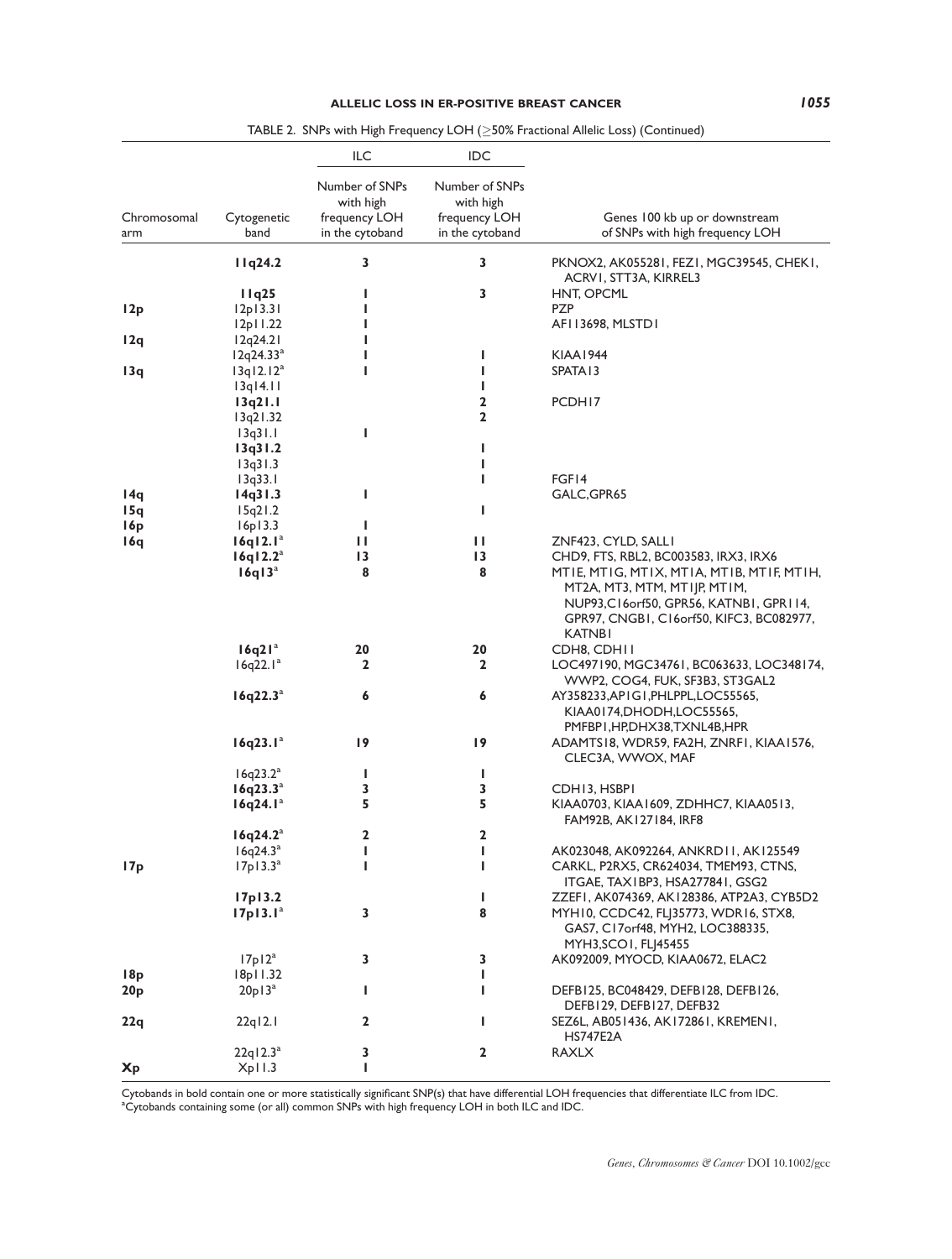



Figure 1. Average LOH Frequencies across the genome or by chro-mosomal arm in ER-positive ILC and IDC tumors. (A) A box plot of frac-tional allelic loss calculated for all informative SNPs in the genome (FAL; ratio of the # LOH and # informative SNPs) for tumors grouped by histological subtype. (B) Average FAL by chromosomal arm for ER-positive ILC (red bars) and IDC (blue bars) tumors. The line represents 25% FAL. (C) Box plots of FAL across the genome for each ER-positive ILC and

IDC tumors stratified by tumor size, mitotic rate, and DNA content. The median FAL for ILC and IDC tumors are shown as the bold line in the box with the 1st and 3rd quartiles as the lower and upper bars of the box. Two-sample t test was used to calculate the P values for genomewide and chromosomal-arm FAL comparisons. The F-test was used to calculate the P values for genome-wide FAL for tumors stratified by tumor size.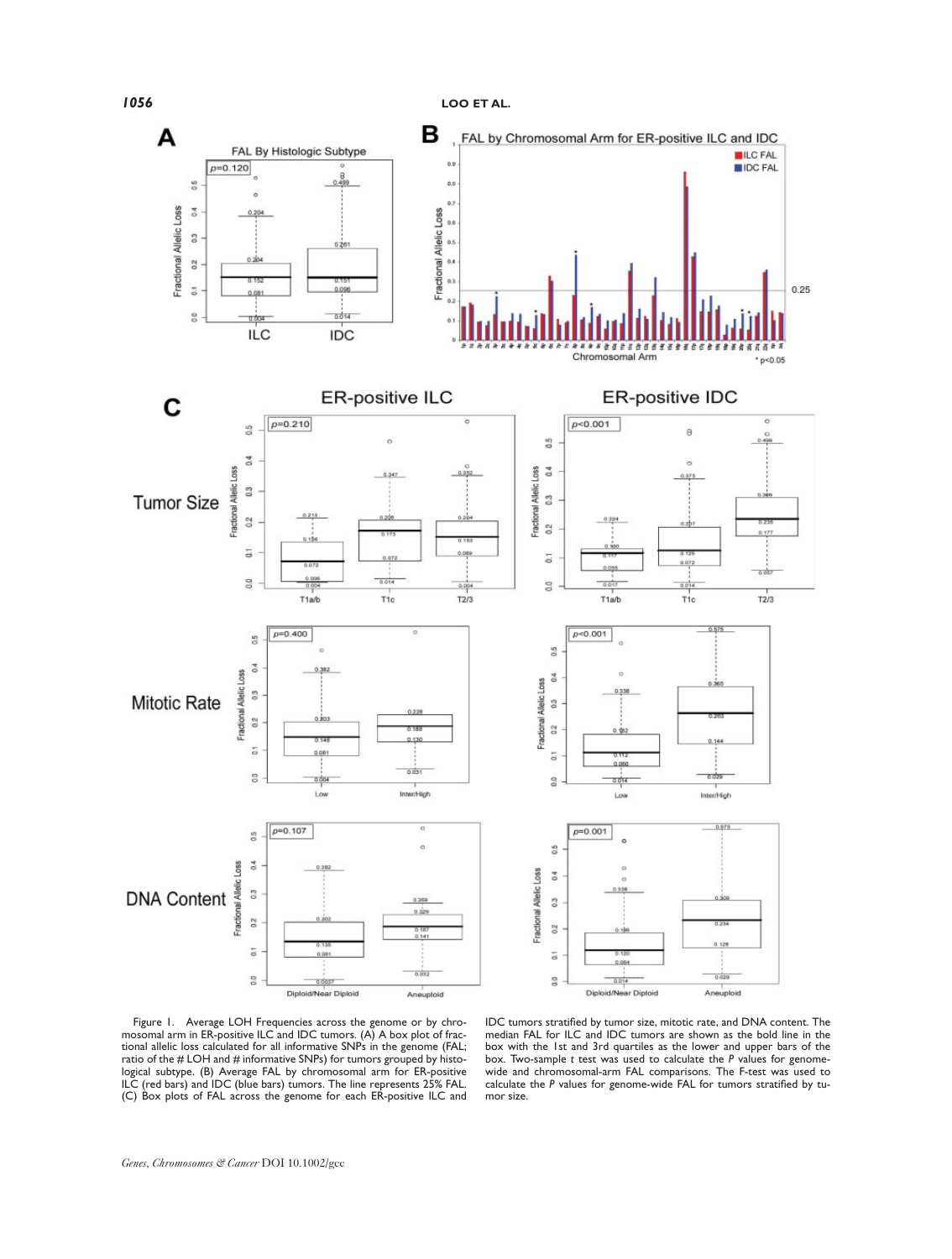not significant. Taken together, these results indicate that significant differences in LOH frequency between ILC and IDC tumors can be detected in specific chromosomal arms.

We used categorized copy number data (see Materials and Methods) to assess genomic alteration events associated with the allelic loss on the six chromosomal arms with statistically significant differences in LOH frequencies between ILC and IDC. We observed the majority of LOH events to be associated with no copy number change (89 and 82%), for ILC and IDC respectively, with a lower percentage associated with copy number loss (11 and 17%), and dramatically lower with copy number gain (0.14 and 0.53%) for these six chromosomal arms, suggesting that the mechanism for the majority of observed LOH, associated with no copy number change, on these six chromosomal arms is the result of an initial deletion of one allele followed by reduplication of the remaining allele.

#### Differential LOH Frequency in Relation to Tumor Size, Mitotic Rate, or DNA Content

Three clinical characteristics, tumor size, mitotic rate, and DNA content, distinguished ILC and IDC tumors (Table 1). We stratified the tumors based on these three clinical characteristics and compared both genome-wide and chromosomal arm-specific FAL for ILC and IDC tumors.

We compared the whole genome FAL for ILC and IDC tumors grouped in AJCC tumor size categories (T1a/T1b, T1c, and T2/T3) and found a strong correlation between increased genome-wide FAL and tumor size  $(P < 0.001)$  for the three size categories in IDC tumors (Fig. 1C). This correlation was not observed in ILC tumors ( $P = 0.210$ ). The average FAL for individual chromosomal arms were determined for the tumor size groups to grossly map where there may be similarities or differences in the quantities and locations of these LOH events. We observed no significant differences in FAL at the chromosomal arms for ILC and IDC in the T1a/T1b size group. However, there were significant differences in three chromosomal arms (7p, 8p, 16q) in the T1c group and in nine chromosomal arms (3p, 5q, 8p, 9p, 13q, 15q, 18p, 20p, 20q) in the T2/T3 group (Table 3). Overall these results indicate divergence of frequency and location of genomic alterations between the subtypes with increasing tumor size.

ILC tumors generally demonstrate low mitotic activity. For this study, 92% of the ILC tumors were in this category. We observed a significant difference  $(P < 0.001)$  in the genome-wide FAL

between low versus inter/high mitotic rate IDC tumors, whereas ILC tumors stratified by mitotic rate did not show this difference  $(P = 0.400)$  (Fig. 1C). We observed significant differences in FAL between ILC and IDC for chromosome arms 1p, 7p, 8p, and 12q in the low mitotic rate group, and in 4q, 5q, 7q, 16q, 17q, 19p, 20p, and 20q in the high mitotic rate group (Table 3).

DNA index is a quantitative measure of DNA content and was determined for all tumors during the flow sorting step. For the 77 ILC and 89 IDC tumors, 62 and 52 were diploid/near diploid and 15 and 37 were aneuploid, respectively. When tumors of each histological subtype were stratified by ploidy, we observed the aneuploid tumors of both ILC and IDC had a higher median whole genome FAL than the diploid/near diploid tumors in that subtype (Fig. 1C). This difference between ploidy groups was statistically significant for IDC tumors  $(P = 0.001)$ , but not significant for ILC tumors  $(P = 0.107)$ . Two chromosomal arms (7p and 12q) showed significant differences ( $P < 0.05$ ) in FAL between diploid ILC and IDC. Five chromosomal arms (8p, 13q, 16q, 20p, and 20q) showed significant difference ( $P < 0.05$ ) in FAL between aneuploid ILC and IDC (Table 3).

Identification of differences in LOH frequency and locations between ILC and IDC tumors measured by both whole genome and chromosomal arm FAL is most dramatic when comparing tumors with increased tumor size, mitotic rate, and ploidy.

#### Identification of Loci with Differential LOH Frequencies for ER-Positive ILC and IDC Tumors

In addition to the observed differences between ILC and IDC in overall or chromosome-arm specific FAL, we identified specific SNPs that showed differential LOH frequencies in ILC and IDC. We found that 9.5% ( $n = 544$ ) of SNPs with >25% informativity had statistically significant ( $P < 0.05$ ) differences in LOH frequencies between ILC and IDC (Supplemental Data 2). This percentage of SNPs is much greater than the 5% expected if none of the SNPs is associated with subtype. These SNPs are distributed throughout the genome (Fig. 2A) and of the 544 SNPs, 466 (86%) had a higher frequency of LOH in IDC, and 78 SNPs (14%) had a higher frequency of LOH in ILC (Table 4). The LOH frequencies for individual SNPs in each subgroup are plotted along the genome in Figure 2B to illustrate the differences in frequencies for the two subgroups at these SNPs.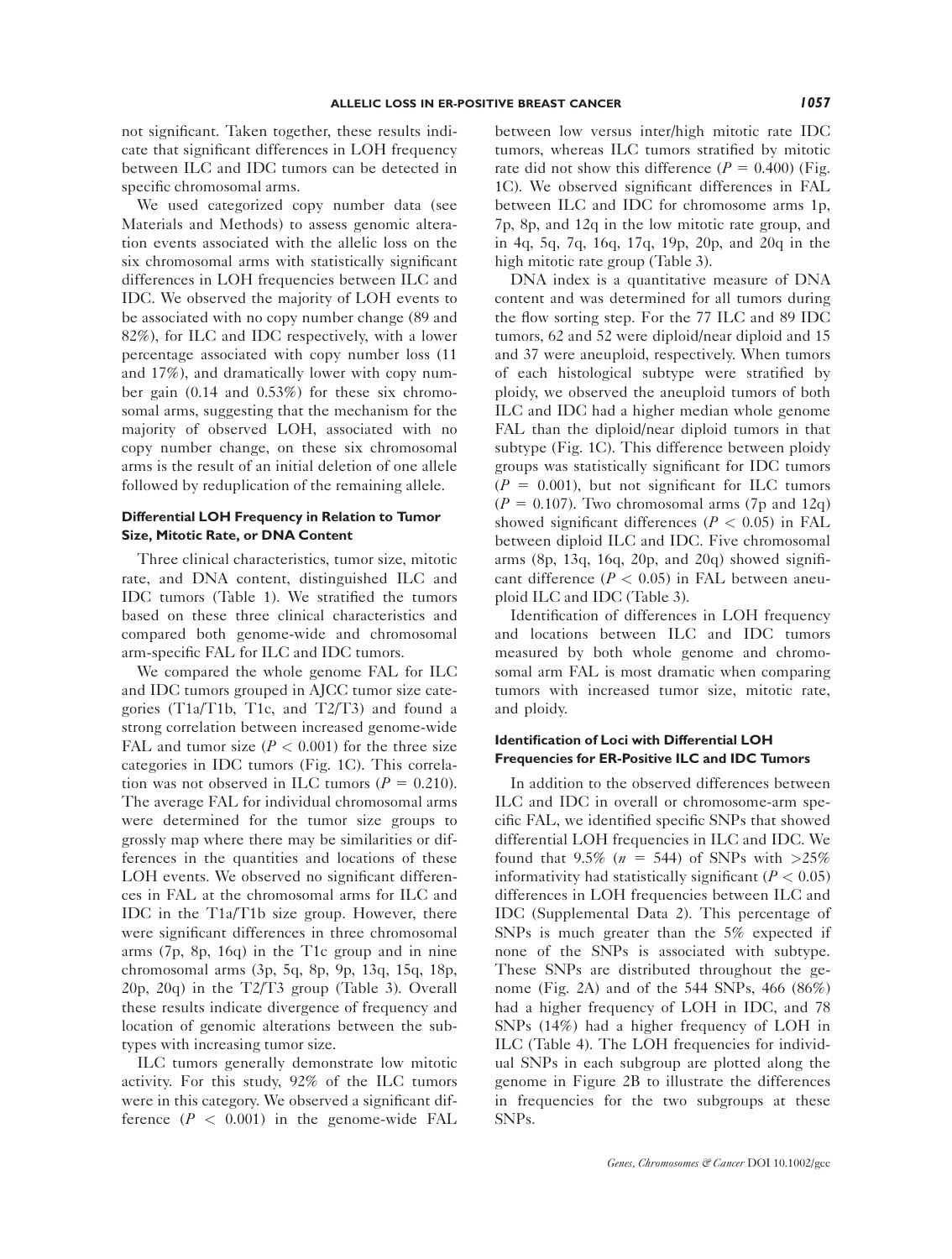

1058 LOO ET AL.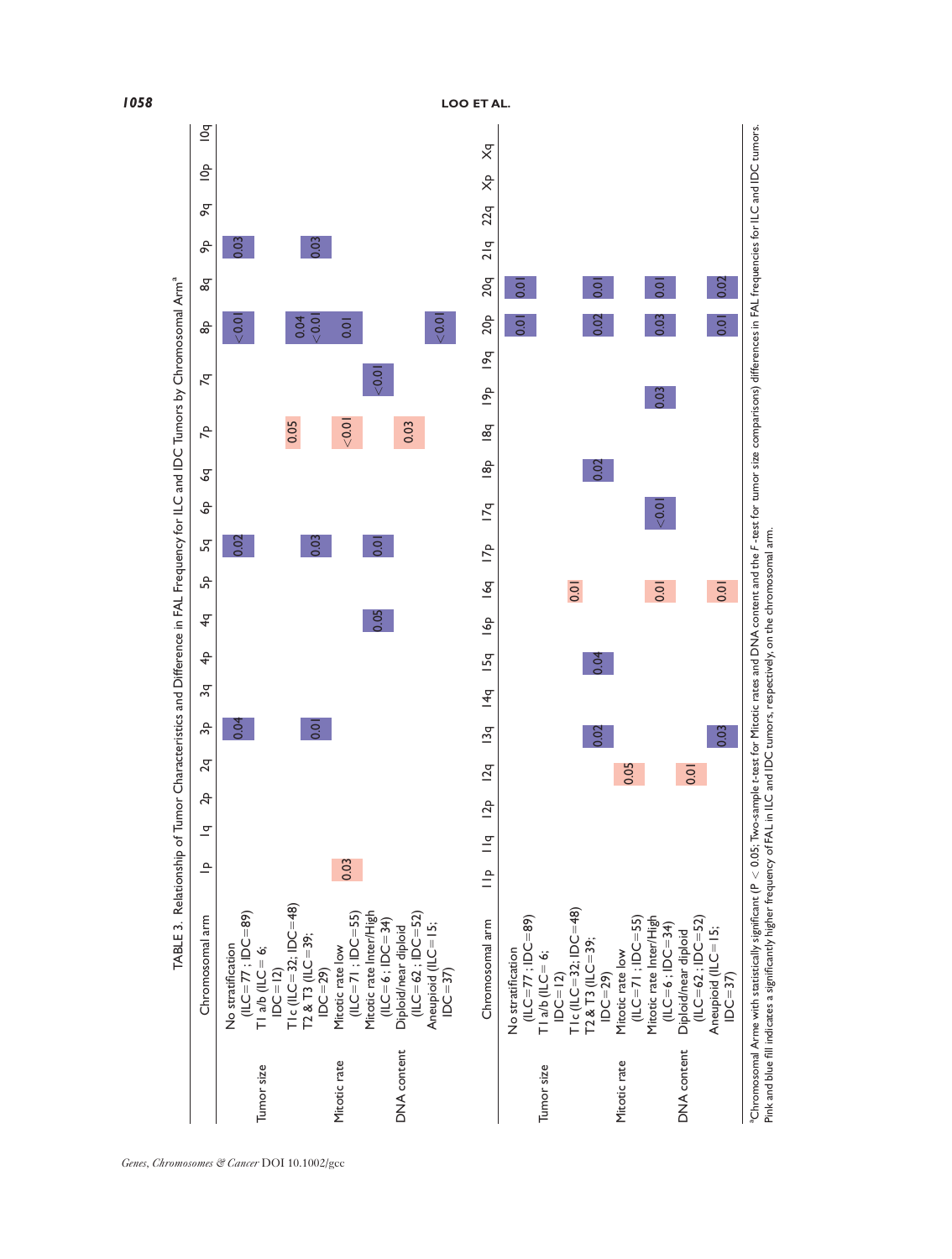

Figure 2. Genomic Distribution and Patterns of LOH Differentiates ER-positive ILC and IDC Tumors. (A) The genomic distribution of all SNPs whose LOH frequency differs significantly between IDC and ILC (P values  $< 0.05$ ) (Likelihood Ratio Test). The y-axis is the -Log<sub>10</sub>(P<br>value) reflecting the P values of SNPs with significant differences in the frequency of LOH between ILC and IDC tumors. The red bars above the x-axis represent SNPs with a significantly higher frequency of LOH in ILC than IDC and the blue bars below the x-axis represent SNPs with a significantly higher frequency of LOH in IDC than ILC. Chromo-somal locations are indicated. (B) Whole genome plots of the FAL for

Hierarchical clustering was performed using the 544 SNPs showing differential LOH to evaluate common patterns of LOH events and their association with tumor characteristics such as histology, grade, tumor size, mitotic rate, and ploidy (Fig.

SNPs ( $P < 0.05$ ) illustrating the relative differences in FAL frequency at each. The top plot represents the differential SNPs with a higher fre-quency of LOH in ILC and the bottom plot represents the differential

SNPs with a higher frequency of LOH in IDC The red bars represent the FAL of ILC tumors and the blue bars represent the FAL of IDC tumors. (C) Hierarchical clustering of the differential SNPs ( $P < 0.05$ ). Tumors are grouped into four major groups based on their patterns of LOH and retention of heterozygosity (ROH). Tumor characteristics such as histological subtype (red is ILC and blue is IDC), grade (dark to light green represent high to low grade, respectively), size (dark to light purple represent T2/3 to T1a/b, respectively), mitotic rate (dark and light violet represent high/intermediate to low, respectively), and ploidy (aneuploid orange and diploid yellow) are indicated above the dendrogram. A pink block in the clustermap represents LOH, a blue block represents ROH; a white block represents a non-informative SNP.

2C). The dendrogram shows that the 166 tumors form four major groups. Tumors in Group 1 are exclusively IDC, usually large  $(>2.0 \text{ cm})$ , and have LOH primarily in 3p, 5q, and 13q. Group 2 consists primarily of IDC tumors (67%), the majority of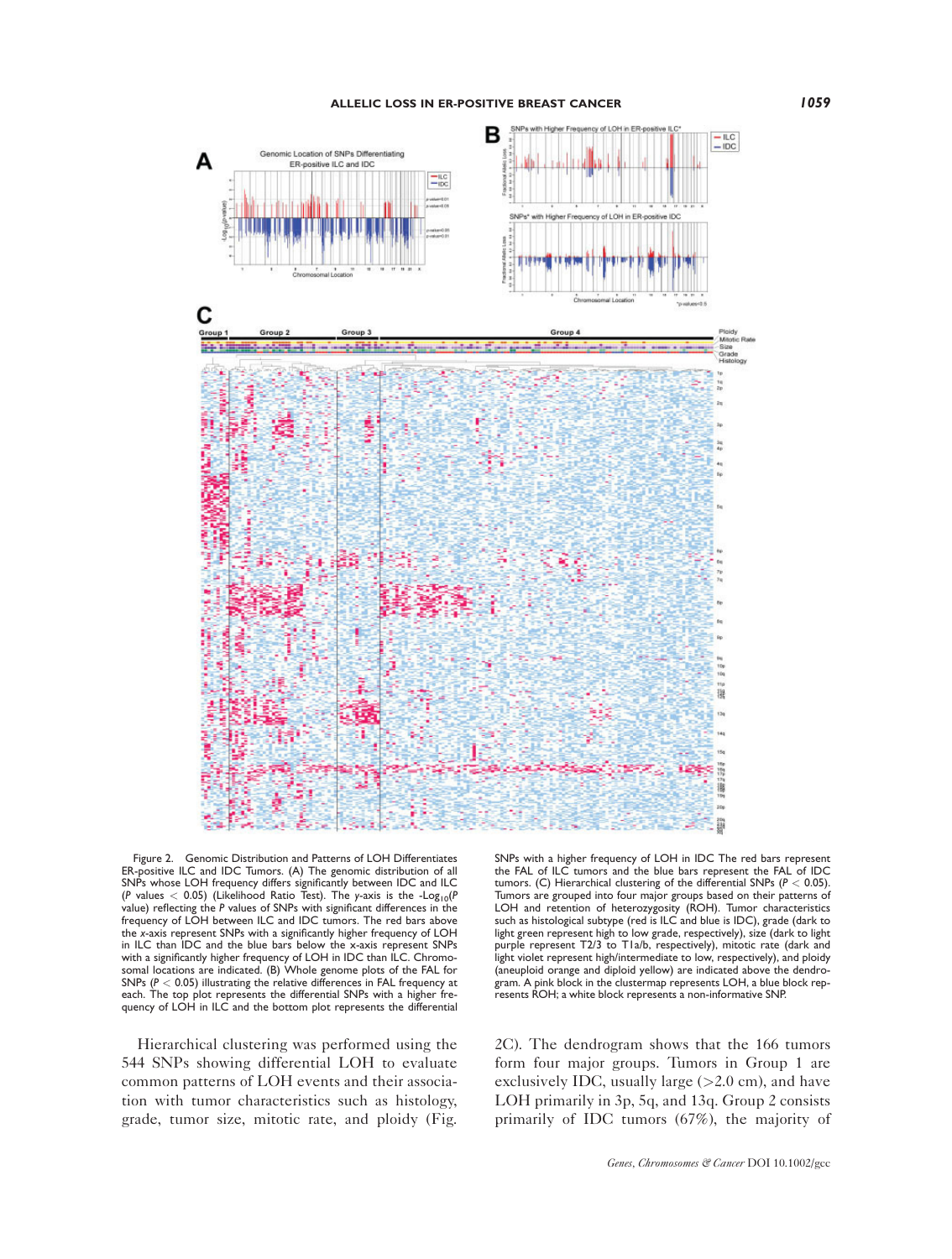|                    |                                                              | Higher frequency of LOH in ILC                                                   |                                                                                                                                                                                                                                                            | Higher frequency of LOH in IDC                                                                                                                                                                                                                                                                                                                                                                                                                                                                                                                                                                                                                                                                                                                                                                                                                                                                                    |
|--------------------|--------------------------------------------------------------|----------------------------------------------------------------------------------|------------------------------------------------------------------------------------------------------------------------------------------------------------------------------------------------------------------------------------------------------------|-------------------------------------------------------------------------------------------------------------------------------------------------------------------------------------------------------------------------------------------------------------------------------------------------------------------------------------------------------------------------------------------------------------------------------------------------------------------------------------------------------------------------------------------------------------------------------------------------------------------------------------------------------------------------------------------------------------------------------------------------------------------------------------------------------------------------------------------------------------------------------------------------------------------|
| Chromosomal<br>arm | Cytogenetic<br>band                                          | Genes 100 kb up or<br>downstream of SNPs<br>with differential LOH<br>frequencies | Cytogenetic band                                                                                                                                                                                                                                           | Genes 100 kb up or downstream of SNPs<br>with differential LOH frequencies                                                                                                                                                                                                                                                                                                                                                                                                                                                                                                                                                                                                                                                                                                                                                                                                                                        |
| 1p                 | Ip34.3, Ip13.2                                               | CSMD2, Clorf94,<br>ADORA3, ATP5FI,<br>RAPIA, WDR77,<br>Clorf162                  | Ip31.3, Ip31.1, Ip22.1,<br>lp13.3                                                                                                                                                                                                                          | AK124028, GNG12, ST6GALNAC3,<br>ABCA4, ARHGAP29, PSRCI, AK127086,<br>AK127745, MYBPHL, CELSR2, PSMA5,<br><b>SORTI</b>                                                                                                                                                                                                                                                                                                                                                                                                                                                                                                                                                                                                                                                                                                                                                                                             |
| Ιq                 | lq23.l, lq23.2,<br>Iq25.1,<br>1q31.11q32.1,<br>1q41, 1q42.12 | OR10K2, CRP, APCS,<br>TNR, IPO9, NAVI,<br>BX648460, SUSD4,<br>Clorf65, ENAH      | lq25.2, lq31.1, lq41,<br>1q42.2                                                                                                                                                                                                                            | PAPPA2, Clorf136, DISCI                                                                                                                                                                                                                                                                                                                                                                                                                                                                                                                                                                                                                                                                                                                                                                                                                                                                                           |
| 2p                 | 2p24.1, 2p21,<br>2p16.1                                      |                                                                                  | 2p25.1, 2p24.1, 2p16.1,<br>2p14, 2p12                                                                                                                                                                                                                      | RSAD2, RNF144, LOC129607, AK096196,<br>LRRTM4                                                                                                                                                                                                                                                                                                                                                                                                                                                                                                                                                                                                                                                                                                                                                                                                                                                                     |
| 2q                 | 2q14.3, 2q36.1                                               | CNTNAP5, FARSLB,<br><b>MOGATI</b>                                                | 2qll.2, 2ql2.1, 2ql4.3,<br>2q22.1, 2q23.1,<br>2q24.1, 2q24.3,<br>2q33.1, 2q33.3, 2q34,<br>2q36.2, 2q36.3,<br>2q37.1                                                                                                                                        | NPAS2, CNTNAP5, LRPIB, EPC2, MBD5,<br>GALNT 13, COBLL 1, HECW2, STK 17B,<br>HECW2, MPP4, ALS2, AK131512,<br>ALS2CR7, KIAA0971, MDH1B, KIAA0971,<br>CPSI, LANCLI, DOCKI0, FLJ20701,<br>DNER, AK128274, SP110, SP140,                                                                                                                                                                                                                                                                                                                                                                                                                                                                                                                                                                                                                                                                                               |
| 3 <sub>p</sub>     |                                                              |                                                                                  | 3p26.3, 3p26.2, 3p26.1,<br>3p25.2, 3p24.3,<br>3p24.2, 3p24.1, 3p23,<br>3p22.3, 3p22.1,<br>3p21.31, 3p14.3,<br>3p14.2, 3p14.1, 3p13,<br>3p12.3, 3p12.1                                                                                                      | SUMFI, AK058041, AK094424, ATG7,<br>VGLL4, TIMP4, RPL15, UBE2E1, NKIRAS1,<br>NRID2, RPLI5, NKIRASI, MYRIP,<br>SEC22L3, VIPRI, LYZL4, LARS2, WNT5A,<br>CASTI, FHIT, PTPRG, SUCLG2,<br>FAM19A1, LOC401072, ROBO1, IGSF4D,                                                                                                                                                                                                                                                                                                                                                                                                                                                                                                                                                                                                                                                                                           |
| 3q                 | 3q13.12, 3q26.33                                             | CD47, IFT57, FXR1,<br>DNAJC <sub>19</sub>                                        | 3q24, 3q25.2, 3q26.1                                                                                                                                                                                                                                       | PLSCRI, P2RYI, ARLI4, PPMIL, PPMIL,                                                                                                                                                                                                                                                                                                                                                                                                                                                                                                                                                                                                                                                                                                                                                                                                                                                                               |
| 4 <sub>p</sub>     | 4p15.33                                                      | BC036758                                                                         | 4p15.33, 4p15.32,<br>4p15.1, 4p14                                                                                                                                                                                                                          | APBB <sub>2</sub>                                                                                                                                                                                                                                                                                                                                                                                                                                                                                                                                                                                                                                                                                                                                                                                                                                                                                                 |
| 4q                 | 4q21.21, 4q28.3                                              | BX648337, RASGEFIB                                                               | 4q24, 4q25, 4q26,<br>4q28.1, 4q28.3,<br>4q31.21, 4q31.3,<br>4q32.1, 4q33, 4q34.2,<br>4q34.3, 4q35.1,<br>4q35.2                                                                                                                                             | BANKI, TACR3, HADHSC, LEFI, CYP2UI,<br>MGC26963, SPRY1, IL15, AF494508,<br>USP38, GABI, PETII2L, DCHS2,<br>GUCY1A3, AK172805, C4orf18,<br>FLJ I I I 55, NEIL3, AGA, NEIL3, FAT,<br><b>MTNRIA</b>                                                                                                                                                                                                                                                                                                                                                                                                                                                                                                                                                                                                                                                                                                                  |
| 5p<br>5q           | 5p13.1,<br>5q23.2                                            | <b>OXCTI</b>                                                                     | 5p15.31, 5p13.1<br>5ql 1.2, 5ql 2.1, 5ql 2.3,<br>5q13.1 5q13.3,<br>5q14.1, 5q14.2,<br>5q14.3, 5q15, 5q21.1<br>5q21.2, 5q21.3,<br>5q22.1, 5q22.2,<br>5q23.1, 5q23.2,<br>5q23.3, 5q31.1,<br>5q31.2, 5q31.3, 5q32,<br>5q33.2, 5q33.3, 5q34,<br>5q35.1, 5q35.2 | ADCY2, FLJ40243, C7<br>KCTD9, ARL15, AJ973643, ESM1, GZMK,<br>FLJ37927, LOC493869, GZMA, UNG2,<br>R7BP, ADAMTS6, AK130467, FLJ13611,<br>SGTB, BC047475, TRIM23, PPWD1,<br>FKSG14, AK057601, LOC375449,<br>FLJ35779, LOC441087, AK128395, TBCA,<br>OTP, MSH3, RASGRF2, XRCC4,<br>MGC23909, ARTS-1, LRAP, LNPEP,<br>AFII9888, SLCO6AI, SLCO4CI,<br>MAN2AI, CAMK4, WDR36, APC,<br>AK125966, MCC, TSSK1, YTHDC2,<br>TNFAIP8, DMXLI, SNCAIP, CSNKIG3,<br>FLJ36090, AK093561, LMNB1, MARCH3,<br>AK026965, H2AFY, PCDHGB7,<br>PCDHGA10, PCDHGB5, PCDHGB2,<br>PCDHGA2, PCDHGC3, PCDHGA12,<br>PCDHGB4, TAF7, PCDHGA8,<br>PCDHGAI, PCDHGAII, PCDHGA3,<br>PCDHGA4, PCDHGA5, PCDHGA6,<br>PCDHGA7, PCDHGA9, PCDHGBI,<br>PCDHGB3, PCDHGB6, PCDHGC4,<br>PCDHGC5, SLC25A2, HB-1, POU4F3,<br>TCERGI, POU4F3, TCERGI, AKI72724,<br>CYFIP2, MGC27121, AK128840,<br>ADRAIB, TTCI, GABRG2, MAT2B,<br>HMMR, WWCI, SLIT3, FLJ20364, DOCK |

|  |  |  | TABLE 4. Cytoband Location of SNPs <sup>a</sup> with Differential Frequencies of LOH for ER-Positive ILC and IDC Tumors |
|--|--|--|-------------------------------------------------------------------------------------------------------------------------|
|  |  |  |                                                                                                                         |

(Continued)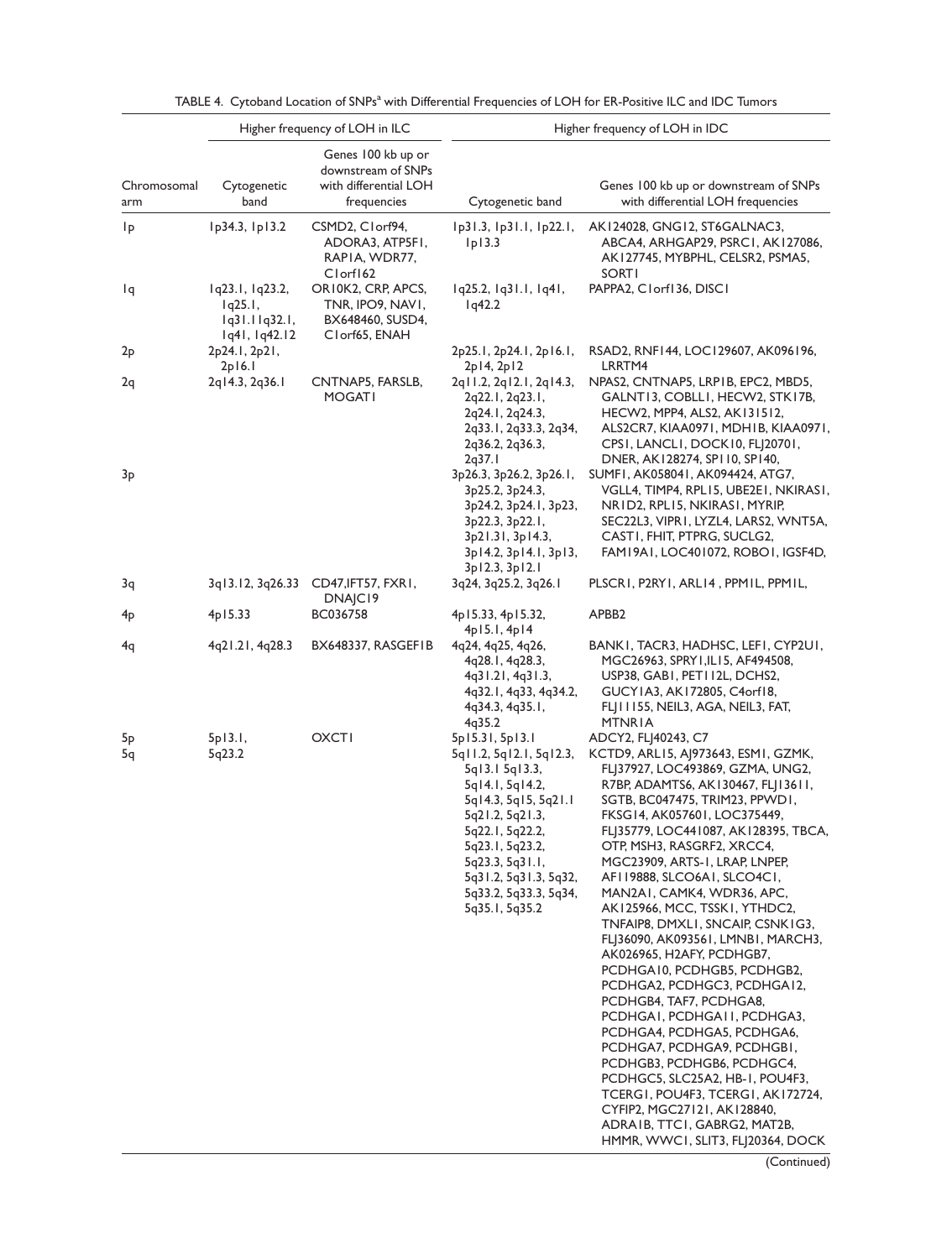TABLE 4. Cytoband Location of SNPs<sup>a</sup> with Differential Frequencies of LOH for ER-Positive ILC and IDC Tumors (Continued)

|                    |                                                                        | Higher frequency of LOH in ILC                                                                                                                             |                                                                                             | Higher frequency of LOH in IDC                                                                                                                                                                                                                                                                                                                                                                                                                                                               |
|--------------------|------------------------------------------------------------------------|------------------------------------------------------------------------------------------------------------------------------------------------------------|---------------------------------------------------------------------------------------------|----------------------------------------------------------------------------------------------------------------------------------------------------------------------------------------------------------------------------------------------------------------------------------------------------------------------------------------------------------------------------------------------------------------------------------------------------------------------------------------------|
| Chromosomal<br>arm | Cytogenetic<br>band                                                    | Genes 100 kb up or<br>downstream of SNPs<br>with differential LOH<br>frequencies                                                                           | Cytogenetic band                                                                            | Genes 100 kb up or downstream of SNPs<br>with differential LOH frequencies                                                                                                                                                                                                                                                                                                                                                                                                                   |
| 6р                 | 6p24.1, 6p21.2,<br>6p21.1                                              | PHACTRI, MDGAI,<br>AK126965,<br>AK127725, C6orf129,<br>SLC35B2, AF090903,<br>HSP90ABI, NFKBIE,<br>MGC33600, SPATS1,<br>CDC5L, AARSL                        | 6 <sub>p</sub> 25.3                                                                         | <b>GMDS</b>                                                                                                                                                                                                                                                                                                                                                                                                                                                                                  |
| 6q                 | $6q$   4.  , $6q$ 2 ,<br>6q22.2,<br>6q23.3,<br>6q25.2,<br>6q25.3, 6q26 | HTRIB, SEC63,<br>OSTMI, DCBLDI,<br>ROSI, HBSIL,<br>ALDH8AI, SYNEI,<br>MYCTI, RSHL2,<br>TAGAP, PNLDCI,<br>ACAT2, MASI,<br>MRPLI8, TCPI,<br>MAP3K4, AK094629 | 6q12, 6q13, 6q15,<br>6q16.3, 6q26                                                           | CD109, MAP3K7, PARK2                                                                                                                                                                                                                                                                                                                                                                                                                                                                         |
| 7 <sub>p</sub>     | 7p15.2, 7p15.1,<br>7p I 4.3,<br>7p14.2, 7p14.1                         | HIBADH, CREB5,<br>CPVL, KIAA0241,<br>LOC441208, PTHB1,<br>FL 22313, SEPT7                                                                                  | 7p21.3, 7p21.2                                                                              |                                                                                                                                                                                                                                                                                                                                                                                                                                                                                              |
| 7q                 | 7q21.13, 7q21.3,<br>7q31.1,<br>7q31.33                                 | PFTK1, PON2, PON1,<br>PON3, FOXP2,<br>POTI, GPR37, GRM8                                                                                                    | 7q22.3, 7q31.1, 7q33                                                                        | AK127860, PIK3CG, PRKAR2B, EXOC4,<br>AKRIBI, SLC35B4, FLJ32786                                                                                                                                                                                                                                                                                                                                                                                                                               |
| 8p                 |                                                                        |                                                                                                                                                            | 8p23.3, 8p23.2, 8p23.1,<br>8p22, 8p21.3, 8p21.2,<br>8p21.1, 8p12                            | MYOM2, ANGPT2, MCPH1, AF217970,<br>AK126737, AY461701, PPP1R3B, THEX1,<br>AY203962, PINXI, SOX7, RPILI,<br>AB073660, XKR6, AJ307469, C8orf16,<br>C8orf15, AJ291678, AK131319,<br>BC080558, C8orf13, BLK, SGCZ,<br>BC098128, FGF20, EFHA2, AY176665,<br>PSD3, SLC18A1, LPL, ATP6V1B2, LZTS1,<br>C8orf58, PEBP4, BIN3, KIAA1967,<br>SORBS3, EGR3, PPP3CC, PDLIM2,<br>FLJ14107, DOCK5, AK130123, AY700779,<br>EBF2, ELP3, ZNF395, PNOC, RC74,<br>FL 21616, EXTL3, WRN, PURG, FUT10,<br>CR596972 |
| 8q                 | 8q21.11,<br>8q21.13,<br>8q21.3                                         | TPD52, TMEM64,<br><b>EFCBPI</b>                                                                                                                            | 8q12.1, 8q12.2, 8q12.3,<br>8q13.2, 8q21.3,<br>8q23.1, 8q24.22                               | IMPADI, RAB2, CHD7, ZFPM2, ADCY8,<br>ST3GALI                                                                                                                                                                                                                                                                                                                                                                                                                                                 |
| $\mathsf{9p}$      |                                                                        |                                                                                                                                                            | 9p24.2, 9p24.1, 9p23,<br>9p22.2, 9p21.3,<br>9p21.2, 9p21.1,<br>9p13.3, 9p13.1               | SMARCA2, CR595322, GLIS3, TPD52L3,<br>UHRF2, JMJD2C, MPDZ, SH3GL2, MLLT3,<br>KIAA 1797, IFNA5, IFNA21, IFNA14,<br>IFNAI0, IFNAI6, IFNWI, IFNA7, IFNA4,<br>IFNA17, MTAP, ELAVL2, TUSC1,<br>LRRN6C, AF370382, AY358408,<br>C9orf127, NPR2, OR2S2, C9orf128,<br>SPAG8, HINT2, SHB                                                                                                                                                                                                               |
| 9q                 | 9q21.33, 9q31.1,<br>9q31.2                                             | NTRK2, TMEFFI,<br>LOC347273, PRG-3,<br>PPP3R2, GRIN3A                                                                                                      | 9q21.2, 9q21.31                                                                             | <b>GNAO</b>                                                                                                                                                                                                                                                                                                                                                                                                                                                                                  |
| 10 <sub>p</sub>    |                                                                        |                                                                                                                                                            | 10p15.3, 10p15.1,<br>10p14, 10p13,<br>I0p12.33, I0p12.31,<br>10p12.1, 10p11.23,<br>10p11.22 | ZMYND11, DQ335455, DIP2C, PFKFB3,<br>AK 128185, CCDC3, CAMK ID,<br>SLC39A12, MRC1, PLXDC2, KIAA1217,<br>SVIL, ARHGAPI2                                                                                                                                                                                                                                                                                                                                                                       |

(Continued)

Genes, Chromosomes & Cancer DOI 10.1002/gcc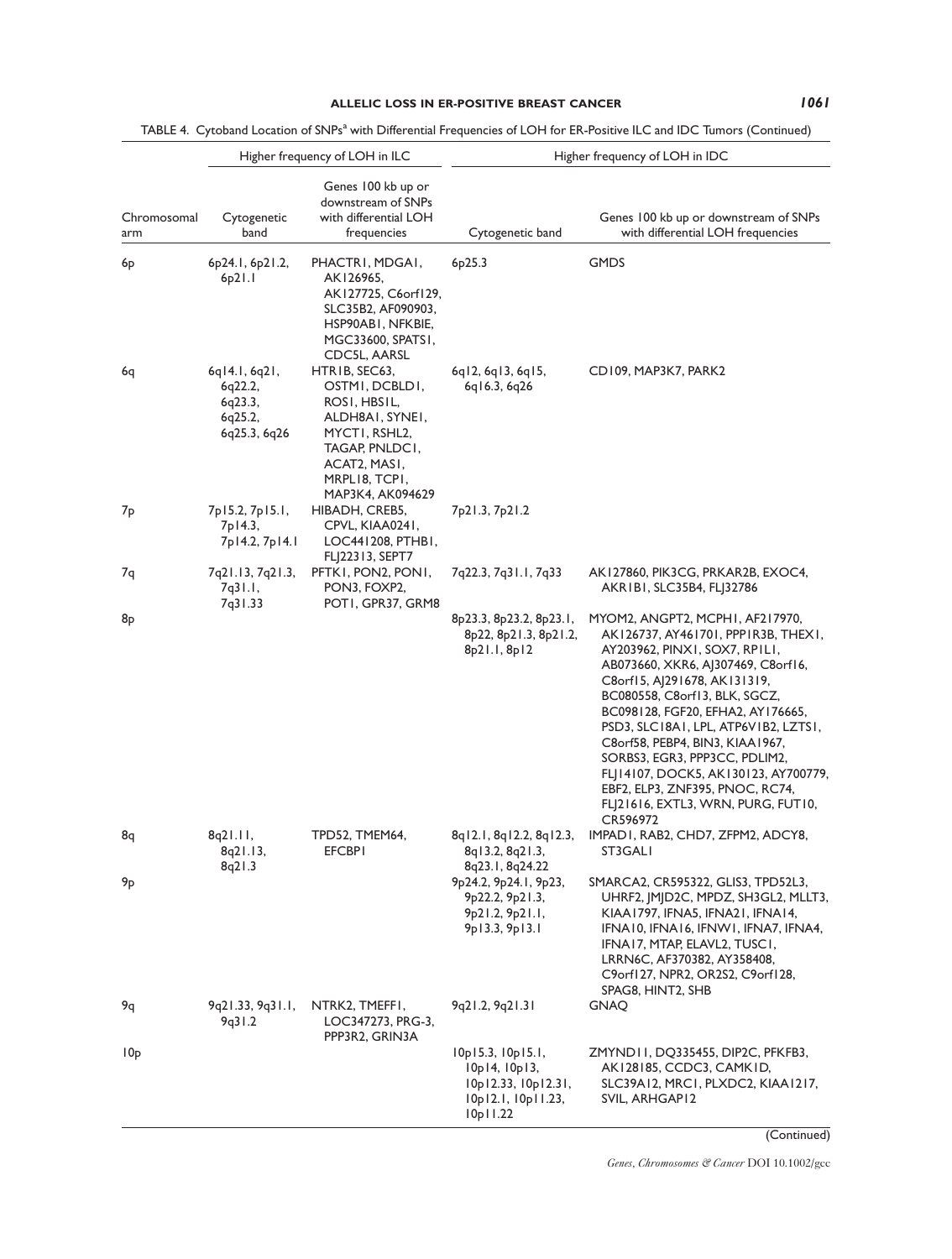1062 LOO ET AL.

|  | TABLE 4. Cytoband Location of SNPs <sup>a</sup> with Differential Frequencies of LOH for ER-Positive ILC and IDC Tumors (Continued) |  |
|--|-------------------------------------------------------------------------------------------------------------------------------------|--|
|  |                                                                                                                                     |  |

|                        |                                                                               | Higher frequency of LOH in ILC                                                                                                                                                 |                                                                                                                                                                       | Higher frequency of LOH in IDC                                                                                                                                                                                                                                                                                                                                                                                                                                                                                                |
|------------------------|-------------------------------------------------------------------------------|--------------------------------------------------------------------------------------------------------------------------------------------------------------------------------|-----------------------------------------------------------------------------------------------------------------------------------------------------------------------|-------------------------------------------------------------------------------------------------------------------------------------------------------------------------------------------------------------------------------------------------------------------------------------------------------------------------------------------------------------------------------------------------------------------------------------------------------------------------------------------------------------------------------|
| Chromosomal<br>arm     | Cytogenetic<br>band                                                           | Genes 100 kb up or<br>downstream of SNPs<br>with differential LOH<br>frequencies                                                                                               | Cytogenetic band                                                                                                                                                      | Genes 100 kb up or downstream of SNPs<br>with differential LOH frequencies                                                                                                                                                                                                                                                                                                                                                                                                                                                    |
| 10q                    | 10q21.1                                                                       | C10orf70, IPMK                                                                                                                                                                 | 10q11.21, 10q21.1,<br>10q21.3, 10q22.3,<br>10q23.31                                                                                                                   | RET, PCDH15, RAI17, LIPA, IFIT2, IFIT3,<br>CH <sub>25</sub> H,                                                                                                                                                                                                                                                                                                                                                                                                                                                                |
| <b>IIp</b>             |                                                                               |                                                                                                                                                                                | $I$   $p$   $5.4$ , $I$   $p$   $5.3$ ,<br>$I$   $p$   $5.2$ , $I$   $p$   $5.1$ ,<br>$I$   $p$   $4.3$ , $I$   $p$   $1.2$                                           | RRMI, STIMI, TRIM6, TRIM6-TRIM34,<br>TRIM34, UBQLN3, MGC20470, SYT9,<br>STK33, LOC58486, MICAL2, DKK3,<br>LOC387755, AB231748, MRGPRX2,<br>PHF21A, PTPRJ                                                                                                                                                                                                                                                                                                                                                                      |
| 11q<br>12p             |                                                                               |                                                                                                                                                                                | $\lfloor \lfloor q \rfloor \rfloor$ , $\lfloor \lfloor q \rfloor \rfloor$<br>12p13.32, 12p13.2,<br>12p13.1, 12p12.2                                                   | OR5M10, OR5M8, HNT, OPCML<br>CCND2, C12orf5, FGF23, FGF6, BCL2L14,<br>GRIN2B, SLCO1B3, LST-3TM12,<br><b>SLCOICI</b>                                                                                                                                                                                                                                                                                                                                                                                                           |
| 12q<br>13q             | 12q15, 12q23.3                                                                | CPM, HCFC2, NFYB                                                                                                                                                               | 12q14.1, 12q21.1<br>13q12.11, 13q12.3,<br>13q14.11, 13q14.3,<br>13q21.1, 13q21.32,<br>13q21.33, 13q22.3,<br>13q31.1, 13q31.2,<br>13q31.3, 13q32.1<br>13q32.31, 3q33.1 | CRYLI, BC071810, ZDHHC20, FLJ14834,<br>MGC40178, AY116215, AY116216,<br>FL 40919, EPSTII, DLEU7, FL 30707,<br>GUCY IB2, LECT I, PCDH8, PCDH17,<br>PCDH9, DACHI, GPC6, DOCK9, PCCA,<br>BC001077, FGF14                                                                                                                                                                                                                                                                                                                         |
| 14q                    |                                                                               |                                                                                                                                                                                | 14q11.2, 14q22.2,<br>14q23.1, 14q23.2,<br>14q24.1, 14q24.2,<br>14q24.3, 14q31.1,<br>14q31.3, 14q32.11,<br>14q32.13, 14q32.2,<br>14q32.33                              | FL 10357, HNRPC, BC031469, CR617382,<br>CR618390, ZNF219, RNASE7, BC035680,<br>BC063432, MGC40069, PLEKHC1,<br>DDHDI, FLJ46156, PPP2R5E, RHOJ,<br>GALNTLI, EXDL2, ERH, SLC39A9,<br>SIPAILI, RGS6, AFI 13687, AFI 30112,<br>DPF3, WDR21A, TTLL5, TGFB3,<br>MGC16028, NRXN3, DIO2, TSHR,<br>GTF2A1, AK130927, CHES1, BC069658,<br>SERPINA9, SERPINAII, SERPINA5,<br>SERPINA3, SERPINA4, SERPINA12,<br>DICERI, CLMN, FLJ45244, C14orf68,<br>SLC25A29, WDR25, CR607410, YY1,<br>WARS, AK124507, ZFYVE21, KNS2,<br>XRCC3, PPPIRI3B |
| 15q                    | 15q26.1                                                                       | AK124722, SV2B,<br>SLCO3AI                                                                                                                                                     |                                                                                                                                                                       |                                                                                                                                                                                                                                                                                                                                                                                                                                                                                                                               |
| 16p<br>16q             | 16p13.2,<br>16p13.13<br>16q12.1,<br>16q12.2,<br>16q13,<br>16q22.3,<br>16q23.1 | A2BPI, NUBPI, EMP2,<br>FLJ32871<br>ZNF423, BC003583,<br>BC003583, IRX3,<br>IRX6, C16orf50,<br>GPR56, KATNBI,<br>GPR114, GPR97,<br>AY358233, APIGI,<br>PHLPPL, LOC55565,<br>MAF | 16q23.1                                                                                                                                                               | <b>KIAA1576</b>                                                                                                                                                                                                                                                                                                                                                                                                                                                                                                               |
| 17 <sub>P</sub><br>17q | $17q$ $11.1$                                                                  | WSBI, KSRI                                                                                                                                                                     | 17p13.1<br>$17q$ $11.2$ , $17q$ $12$ ,<br>17q21.2, 17q25.3                                                                                                            | GAS7, FLJ45455<br>SSH2, RABI I FIP4, ACCNI, GAS2L2, AP2BI,<br>C17orf50, MMP28, RASL10B, TCF2,<br>KRT25A, KRT25D, KRT12, KRT10, KRT24,<br>KRT25C, KRT25B, FLJ21865, LOC146713,                                                                                                                                                                                                                                                                                                                                                 |
| 18p                    |                                                                               |                                                                                                                                                                                | 18p11.31, 18p11.22,<br>$ 8p $ 1.21                                                                                                                                    | raptor<br>AK126828                                                                                                                                                                                                                                                                                                                                                                                                                                                                                                            |

(Continued)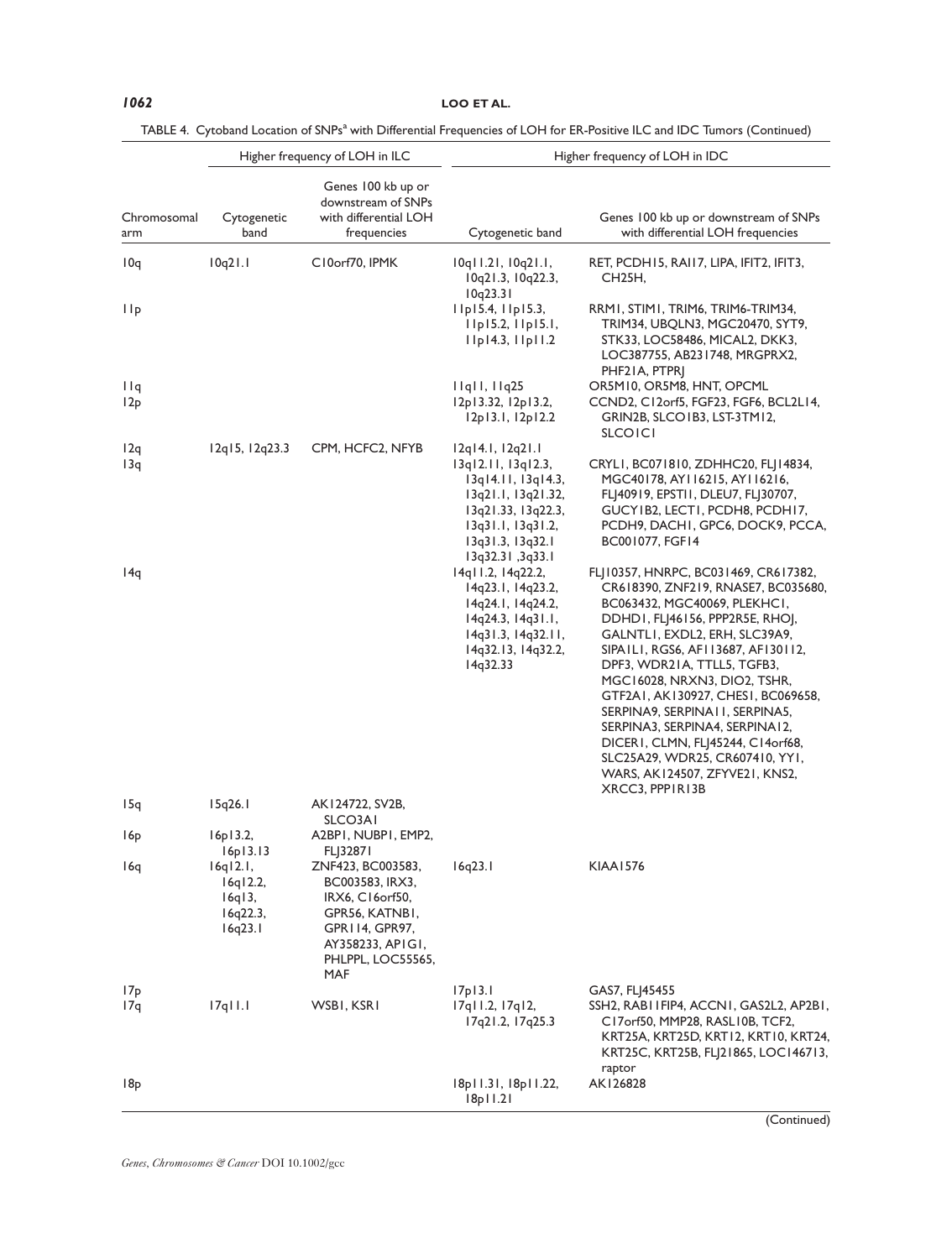|                    |                                           | Higher frequency of LOH in ILC                                                   |                                                                    | Higher frequency of LOH in IDC                                                                                                                                                                                                                                                                                                                                                                                                                                                                                                                                                                    |
|--------------------|-------------------------------------------|----------------------------------------------------------------------------------|--------------------------------------------------------------------|---------------------------------------------------------------------------------------------------------------------------------------------------------------------------------------------------------------------------------------------------------------------------------------------------------------------------------------------------------------------------------------------------------------------------------------------------------------------------------------------------------------------------------------------------------------------------------------------------|
| Chromosomal<br>arm | Cytogenetic<br>band                       | Genes 100 kb up or<br>downstream of SNPs<br>with differential LOH<br>frequencies | Cytogenetic band                                                   | Genes 100 kb up or downstream of SNPs<br>with differential LOH frequencies                                                                                                                                                                                                                                                                                                                                                                                                                                                                                                                        |
| 18q                |                                           |                                                                                  | 18q11.2, 18q12.1                                                   | DSGI, DSCI                                                                                                                                                                                                                                                                                                                                                                                                                                                                                                                                                                                        |
| 19 <sub>p</sub>    |                                           |                                                                                  | 19p13.3, 19p13.12                                                  | ZNRF4, PGLYRP2, AK024488, AK131404,<br>BC030281, BRD4, AKAP8, AKAP8L                                                                                                                                                                                                                                                                                                                                                                                                                                                                                                                              |
| 19q                |                                           |                                                                                  | 19q13.12, 19q13.2,<br>19q13.31, 19q13.33,<br>19q13.42, 19q13.43    | AF289566, ZNF565, AK090827, COX7A1,<br>ZNF146, KIAA1559, ZNF420, AK098695,<br>BC026081, ZNF585A, AF090927, EIF3S12,<br>AK094707, AK126566, LGALS7, ACTN4,<br>ECHI, LGALS4, MAP4KI, CAPNI2,<br>ZNF180, ZNF229, KLK4, KLK3, KLK2,<br>KLK I 5, KLK I , BC033237, BC066878,<br>GPR32, CLECI IA, SHANK I, ACPT,<br>MGC13170, KLK11, KLK7, KLK6, KLK5,<br>AY551001, AY646152, KLK13, KLK12,<br>KLK 14, KLK 10, KLK8, KLK9, ATPBD3,<br>UNQ3033, PRKCG, CACNG8, CACNG7,<br>CACNG6, LILRB1, LILRA2, FLJ00060,<br>LILRB4, LAIR2, LILRA I, ZNF272, AURKC,<br>LOC390980, ZNF264, USP29, IM3,<br><b>ZNF543</b> |
| 20 <sub>p</sub>    |                                           |                                                                                  | 20p12.3, 20p12.2,<br>20pl2.l, 20pll.23,<br>20p   1.2               | BMP2, PLCBI, AKI2622I, PLCBI, JAGI,<br>BTBD3, C20orf38, AK074473, AK075271,<br>SLC24A3, THBD, CD93, GGTLA4,<br>ENTPD6, CR600960, CR936765, PYGB,<br>C20orf22                                                                                                                                                                                                                                                                                                                                                                                                                                      |
| 20q                |                                           |                                                                                  | 20qll.23, 20ql2,<br>20q13.13, 20q13.2,<br>20q   3.3   , 20q   3.32 | C20orf132, RPN2, GHRH, SRC, MANBAL,<br>PTPRT, PTPN1, C20orf175, ZFP64,<br>AK096426, RAEI, RNPCI, SPOII,<br>AK128005,                                                                                                                                                                                                                                                                                                                                                                                                                                                                              |
| 21q                | 21q22.3                                   | AF289552, UMODLI,<br>TFF3, ABCG1,<br>U34919                                      | 21q22.11, 21q22.13                                                 | KRTAPI 9-1, KRTAPI 9-4, KRTAPI 9-5,<br>KRTAP19-7, AB096950, KRTAP6-2,<br>AB096956, KRTAP20-2, AB096958,<br>KRTAP19-2, KRTAP22-1, KRTAP20-1,<br>KRTAP6-1, KRTAP6-3, KRTAP19-3,<br>KRTAP19-6, TIAM1, DSCR6, TTC3,<br>HLCS, PIGP                                                                                                                                                                                                                                                                                                                                                                     |
| 22q                | X <sub>p</sub> 22.31, X <sub>p</sub> 11.4 |                                                                                  | 22q11.21                                                           | LZTRI, SLC7A4, DKFZp434K191,<br>BC063553, P2RXLI, CR600536,<br>LOC400891, THAP7, MGC16703,<br>FLJ42953                                                                                                                                                                                                                                                                                                                                                                                                                                                                                            |
| Xq                 |                                           |                                                                                  | Xq22.1                                                             | BEXLI, TCEAL5, BEX2, TCEAL8                                                                                                                                                                                                                                                                                                                                                                                                                                                                                                                                                                       |

| TABLE 4. Cytoband Location of SNPs <sup>a</sup> with Differential Frequencies of LOH for ER-Positive ILC and IDC Tumors (Continued) |
|-------------------------------------------------------------------------------------------------------------------------------------|
|-------------------------------------------------------------------------------------------------------------------------------------|

SNPs whose LOH frequency differs significantly between IDC and ILC (P-values < 0.05 based on the likelihood ratio test).

which were of high or intermediate grade. Tumors in this group had LOH in 3p, 8p, 13q, and 16q. Group 3 is predominantly IDC tumors (67%) of intermediate grade with several large  $(>2.0 \text{ cm})$  ILC diploid/near diploid tumors. The tumors in this group had LOH in 3p, 6q, 13q, and 16q. Group 4 consists predominantly of ILC and low-grade IDC tumors, together accounting for 75% of the tumors in this group. Tumors in this group had an overall lower frequency of LOH in these 544 SNPs but virtually all showed LOH in 16q and a subset additionally had LOH in 8p.

# **DISCUSSION**

In this study of ER-positive breast cancer, we used the Mapping 10K SNP microarray to assess the similarities and differences of allelic imbalance in ILC and IDC tumors across the genome. This study was unique in that the participants were drawn from a population-based setting, and tumors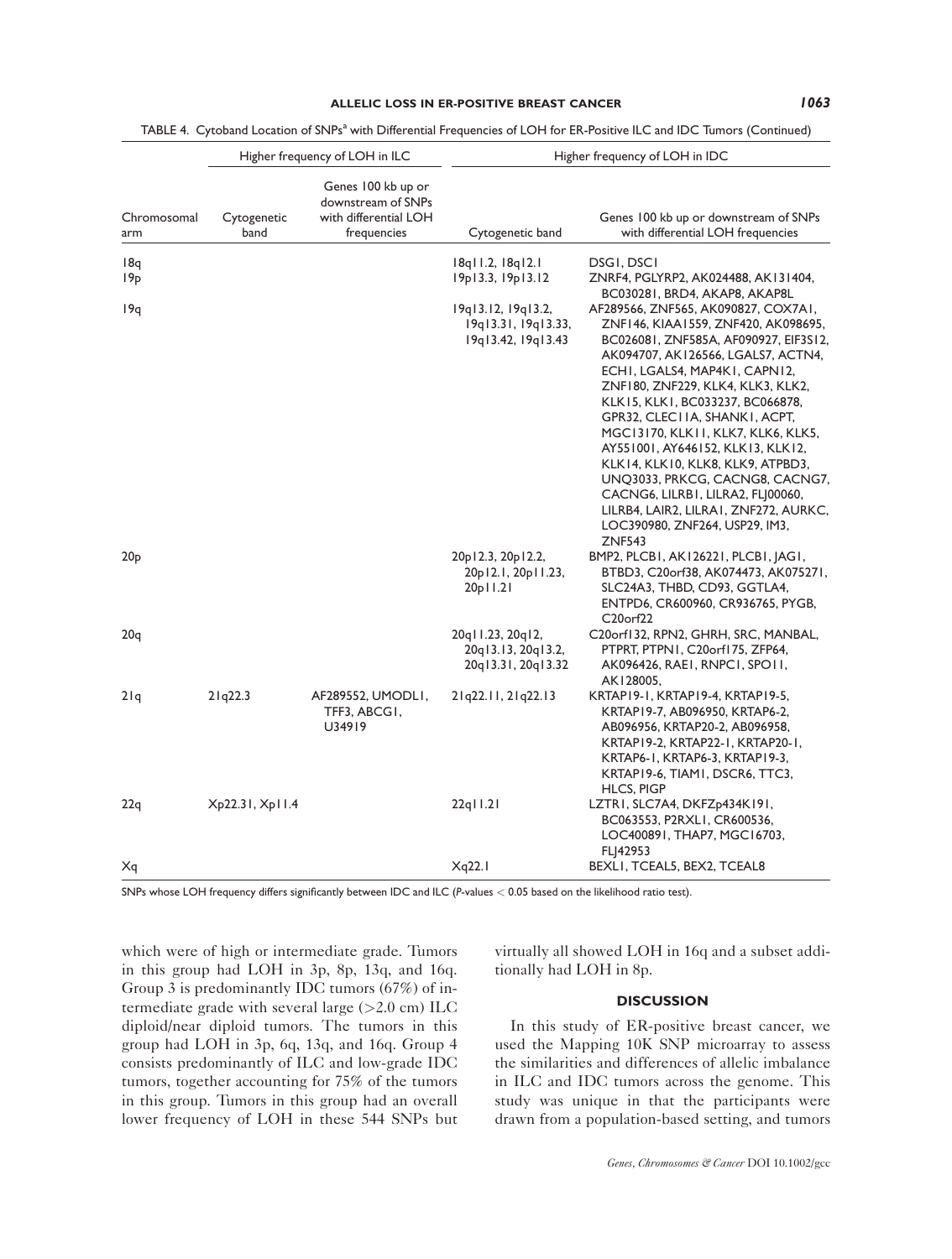were flow cytometrically sorted to provide a genomic profile with little or no contamination from normal cells. To our knowledge, this is the largest set of lobular breast cancers assessed for LOH by genome-wide SNP analysis.

#### Frequent Sites of LOH Common to Both Subtypes of ER-Positive Tumors

We identified genomic regions with a high frequency of LOH  $(\geq 50\% \text{ FAL})$  in ILC and IDC tumors and show that there are several regions with an overall high frequency of LOH regardless of subtype (11q, 16q, and 17p) (Table 2). Previous studies have reported allelic imbalance in regions on these chromosomal arms and suggested that they are components of early events in breast cancer formation (Fujii et al., 1996; Ando et al., 2000). Because the majority of these reports focused on IDC tumors, and our study consists of a near equal number of IDC and ILC tumors, our data both complement and add to what was previously reported and suggest that these are events that are common to ER-positive breast cancers regardless of histological subtype.

We identified several sites of high-frequency LOH containing genes (within 100 kb up or downstream of the SNP) that have been implicated in tumorigenesis, including those involved in metastasis, GPR56 (16q12.2) (Xu et al., 2006); DNA damage/integrity, CHEK1 (11q24.2) (Petermann et al., 2006); and tumor suppression, WWOX (16q23.1) (Ramos and Aldaz, 2006) and RBl2 (16q12.2) (Jackson and Pereira-Smith, 2006) (Table 2). These findings are preliminary and further studies will be pursued to confirm the role of these genes in breast cancer

It is apparent from our study and many others that 16q loss is a common and likely early event in ER-positive ILC and IDC breast cancer. In a highresolution assessment of gain and loss on 16q using array CGH virtually all of the 30 ILC tumors tested showed loss of 16q distal to approximately 57.5 Mb (Roylance et al., 2006). Loss of the 16q arm was reported in 100% of 24 tumors containing both ILC and lobular carcinoma in situ (LCIS) (Hwang et al., 2004). Low-grade IDC also showed frequent 16q loss and only subsets of high grade IDC exhibited loss at 16q (Roylance et al., 1999, 2006).

Aside from the morphological differences between ILC and IDC, one of the most established molecular distinctions is the expression of the E-cadherin protein (Berx et al., 1995). In this study, we failed to observe a significant difference in the frequency of LOH for the SNPs neighboring to the CDH1 gene (16q22.1) between ILC and IDC tumors (94 and 81% upstream and 91 and 90% downstream of the CDH1 gene for ILC and IDC, respectively). The loss of E-cadherin protein expression in ILC tumors has been linked to LOH, mutation, hypermethylation, and transcriptional regulation (Korkola et al., 2003; Zhao et al., 2004). Thus our data confirm earlier observations that loss of E-cadherin expression in ILC cannot be attributed solely to allelic loss, but must be the outcome of additional events that contribute to the loss of protein expression in ILC specifically.

# Differential LOH Frequencies for ER-Positive ILC and IDC Tumors

In an earlier study using array CGH, we found that ER-positive ILC had a slightly higher overall frequency of genomic alterations (copy number gains and losses) than IDC tumors (Loo et al., 2004). In this study, we observe an overall lower frequency of LOH in ILC than IDC tumors. However, a small number of ER positive ILC tumors  $(n = 15)$  were included in the previous study, which likely accounts for the difference in the results.

Larger sample size in this study also allowed us to stratify the two histological subtypes by tumor size, mitotic rate, or DNA content and compare whole genome FAL quantities of ILC and IDC tumors. We observed a statistically significant trend for IDC tumors to have higher overall FAL with increasing tumor size, mitotic rate, and DNA content, whereas ILC tumors did not (Fig. 1). These results indicate a fundamental difference in the dynamics and accumulation of LOH events between ILC and IDC, especially in large, highly proliferative tumors with a high DNA content.

When ILC and IDC were compared for FAL per chromosomal arm, IDC tumors had significantly more FAL than ILC tumors in 3p, 5q, 8p, 9p, 20p, and 20q (Fig. 1). The most discriminating difference in FAL was on 8p. IDC tumors had significantly higher frequencies of LOH at the SNPs on 8p with and without stratification of tumors. Loss on 8p was identified in earlier studies using CGH and microsatellite markers in IDC tumors and proposed this location to be a potential site of tumor suppressor genes (Anbazhagan et al., 1998). We identified several differential SNPs in 8p neighboring genes (within 100 kb up or downstream) involved in DNA-damage response and integrity including BRIT1/MCPH1 (8p23.1) involved in regulating the expression of CHK1 and BRCA1 and a proposed tumor suppressor in the ATM/ATR path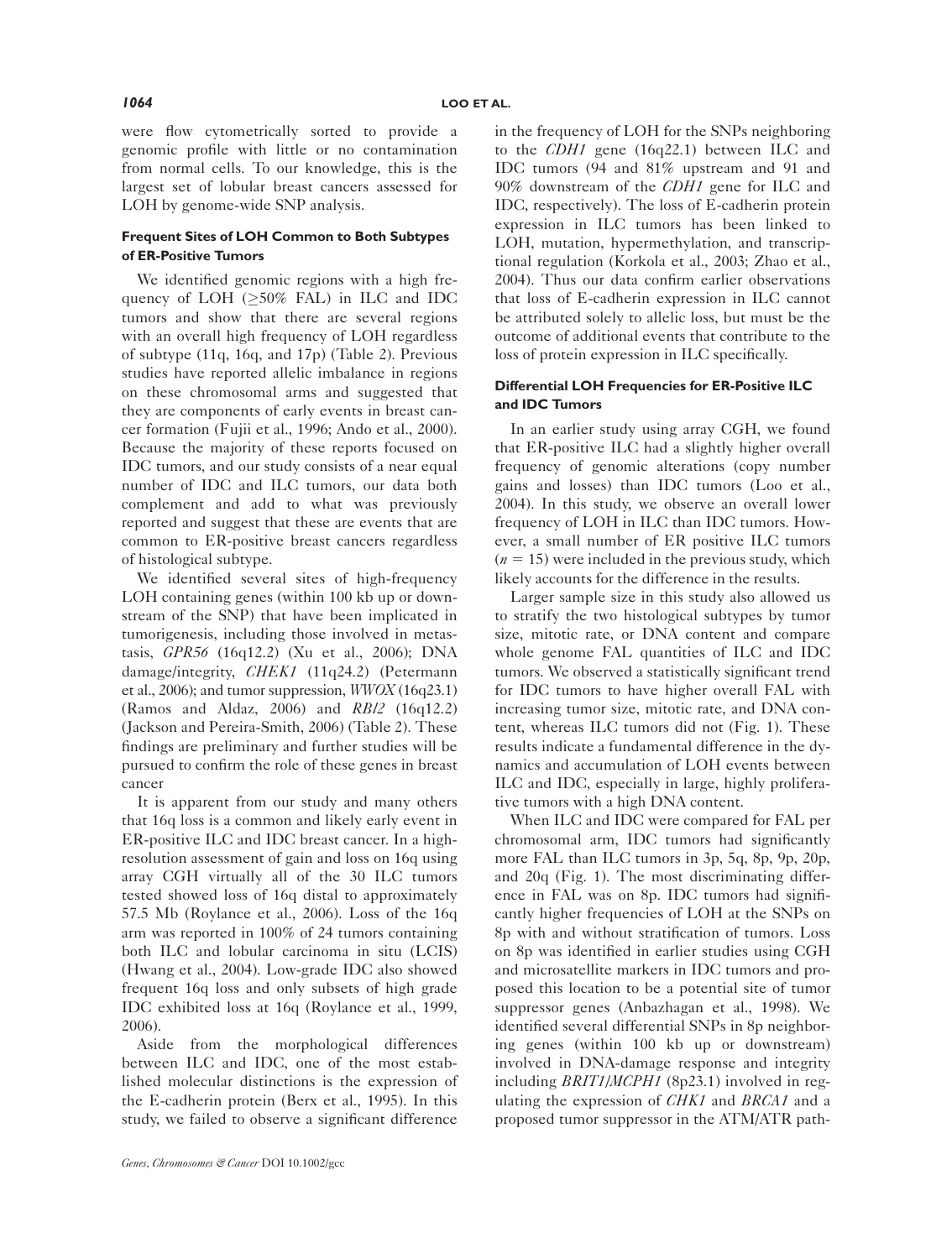way (Xu et al., 2004; Rai et al., 2006), and WRN (8p12), a key regulator of double-strand break repair (Chen et al., 2003), and PINX1 (8p23), a putative telomerase inhibitor shown to have reduced expression in gastric cancer (Banik and Counter, 2004; Kondo et al., 2005). Perturbation of the protein expression, often associated with allelic imbalance, of one or more of these genes in IDC may contribute to the initiation and maintenance of increased numbers of genomic alterations associated with aneuploidy. This might be one explanation for the lower levels of aneuploidy observed in ILC tumors.

Similar to 8p, 5q showed more frequent LOH in IDC than ILC, both with and without stratification into size and mitotic-rate categories. Other studies have also identified genomic alterations on 5q to be associated primarily with ER-negative IDC breast tumors (Loo et al., 2004; Wang et al., 2004). The IDC tumors in Group 1 with LOH at 5q could represent a small subset of ER-positive IDC tumors with genomic profiles that are more similar to ER-negative IDC tumors. These tumors also showed little or no LOH on 8p (Fig. 2C). Two genes involved in DNA damage response and integrity,  $XRCC4$  (5q14.2) (Lee et al., 2003) and  $APC$ (5q22.2) (Jaiswal et al., 2005) neighbor individual SNPs with significantly different frequency of LOH by histological subtype and may contribute to genomic instability in this subset of IDC tumors.

The majority of ILC and low-grade IDC tumors (Fig. 2C) appeared to have little or no LOH at the 544 distinguishing SNPs in 5q and 8p and a marked decrease in LOH events on other chromosomes. These data support an earlier observation that ILC and low-grade IDC tumors have fewer genomic alteration events, with the exception of allelic loss at 16q, which occurs at a higher frequency in ILC and low-grade IDC tumors (Buerger et al., 1999). We observed a higher percentage of LOH across 16q in ILC (86%) and lowgrade IDC tumors (82%) compared to (77%) for inter/high grade IDC. In addition, similar to what we observed with Group 4 (Fig. 2C), Fridlyand et al. (2006) observed high levels of 16q loss in a subset of ER-positive IDC tumors with low levels of whole genome copy number changes based on hierarchical clustering. They observed this subset to be associated with best patient outcome.

We believe that the reported genomic alteration events in IDC and ILC tumors reflect sites of allelic imbalance that are either shared or differentiate these two ER-positive histological subtypes

of breast cancer. Although there are limitations to our study, including the moderate resolution of the array (newer versions of the array provide a more complete coverage with over 900K SNPs) and modest informativity  $(\sim 34\%)$  of the SNPs on the array, our results help further to define the genotype of lobular breast cancer. These results can be used in future studies to help understand possible molecular events underlying the increased incidence of ILC and the relationship of ILC and use of combined hormone replacement therapy.

#### ACKNOWLEDGMENTS

We thank Stephanie Stafford, Kelly Wirtala, and Ann Yoder of the Porter Lab and Jeff Delrow and Cassandra Sather of the Genomics Shared Resource, FHCRC for technical assistance.

#### REFERENCES

- Anbazhagan R, Fujii H, Gabrielson E. 1998. Allelic loss of chromosomal arm 8p in breast cancer progression. Am J Pathol 152:815– 819.
- Andersen J, Poulson H. 1989. Immunohistochemical estrogen receptor determination in paraffin embedded tissue. Cancer 64:1901– 1908.
- Ando Y, Iwase H, Ichihara S, Toyoshima S, Nakamura T, Yamashita H, Toyama T, Omoto Y, Karamatsu S, Mitsuyama S, Fujii Y, Kobayashi S. 2000. Loss of heterozygosity and microsatellite instability in ductal carcinoma in situ of the breast. Cancer Lett 156:207–214.
- Arpino G, Bardou V, Clark G, Elledge R. 2004. Infiltrating lobular carcinoma of the breast: Tumor characteristics and clinical outcome. Breast Cancer Res Epub 6:R149–R156.
- Banik S, Counter C. 2004. Characterization of interactions between PinX1 and human telomerase subunits hTERT and hTR. J Biol Chem 279:51745–51748.
- Berx G, Cleton-Jansen A, Nollet F, de Leeuw W, van de Vijver M, Cornelisse C, van Roy F. 1995. E-cadherin is a tumour/invasion suppressor gene mutated in human lobular breast cancers. EMBO 14:6107–6115.
- Buerger H, Otterbach F, Simon R, Schafer K, Poremba C, Diallo R, Brinkschmidt C, Dockhorn-Dworniczak B, Boecker W. 1999. Different genetic pathways in the evolution of invasive breast cancer are associated with distinct morphological subtypes. J Pathol 189:521–526.
- Carter S, Negrini M, Baffa R, Gillum D, Rosenberg A, Schwartz G, Croce C. 1994. Loss of heterozygosity at 11q22-q23 in breast cancer. Cancer Res 54:6270–6274.
- Chen C, Weiss N, Newcomb P, Barlow W, White E. 2002. Hormone replacement therapy in relation to breast cancer. JAMA 287:734– 741.
- Chen L, Huang S, Lee L, Davalos A, Schiestl R, Campisi J, Oshima J. 2003. WRN, the protein deficient in Werner syndrome, plays a critical structural role in optimizing DNA repair. Aging Cell 2:191–199.
- Cristofanilli M, Gonzalez-Angulo A, Sneige N, Kau S, Broglio K, Theriault R, Valero V, Buzdar A, Kuerer H, Buccholz T, Hortobagyi G. 2005. Invasive lobular carcinoma classic type: Response to primary chemotherapy and survival outcomes. J Clin Oncol  $23:41-48$ .
- Deng G, Lu Y, Zlotnikov G, Thor A, Smith H. 1996. Loss of heterozygosity in normal tissue adjacent to breast carcinomas. Science 274:2057–2059.
- Devilee P, Cornelisse C. 1994. Somatic genetic changes in human breast cancer. Biochim Biophys Acta 1198:113–130.
- Elston C, Ellis I. 1991. Pathological prognostic factors in breast cancer. I. The value of histological grade in breast cancer: Experience from a large study with long-term follow-up. Histopathology 19:403–410.